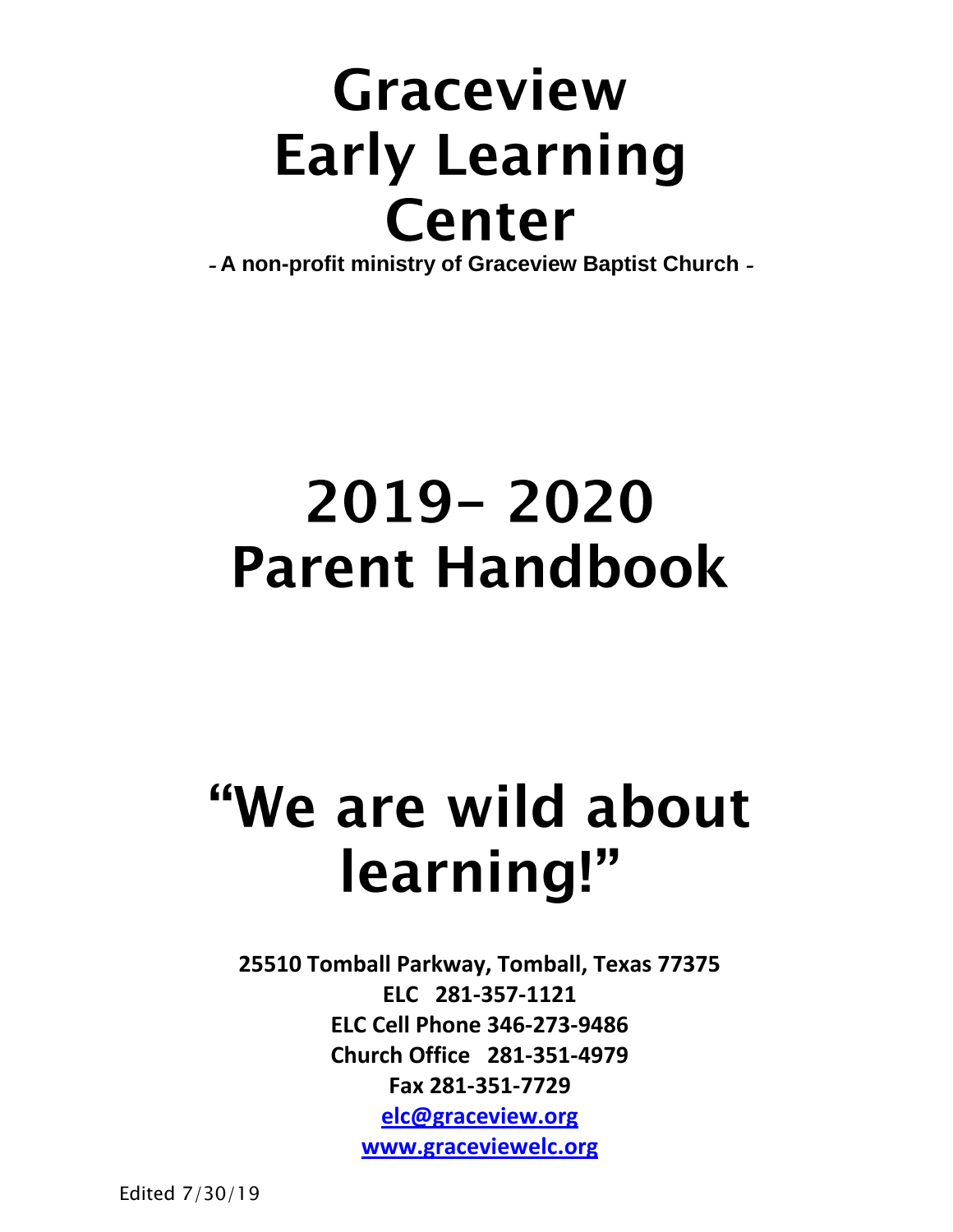Dear Parents,

We welcome your child and your family to Graceview Baptist Church's Early Learning Center, a non-profit ministry of Graceview Baptist Church, where "we are wild about learning"! We are excited about the opportunity to teach and work with your child.

The goal of our program is to encourage your child to grow spiritually, intellectually, physically, and socially to the fullest possible extent and to develop a genuine and lasting relationship with your family. We have prepared many exciting lessons, activities, experiences, and special events to help achieve these goals.

This handbook is designed as a resource to help you become better acquainted with our program. Please read this document. It will explain the policies and procedures of the ELC. Feel free to ask if anything within the document is unclear. At the end of this handbook, you will find the Parent Handbook Acknowledgement/Agreement Form. *Your signature is required at the bottom of this agreement*. Please print this page, sign and return the signed agreement to the Front Desk Supervisor on the first day of school. A copy will be made and sent home in your child's daily folder.

If you do not have a church home, we invite you to worship with us. We welcome your visit and we are always available to you and your family. Enclosed in your information packet you will find a schedule of services and activities which are offered at Graceview Baptist Church on a weekly basis.

We consider it a high honor to have the opportunity to teach your child and to serve your family this school year.

In Christ's love and service, Graceview ELC Staff

#### **Graceview ELC Administration 2018-2019**

ELC Director - Ms. Lauren Wood ELC Assistant Director - Ms. Kristi Norton ELC Finance Assistant - Mrs. Beth Hummitsch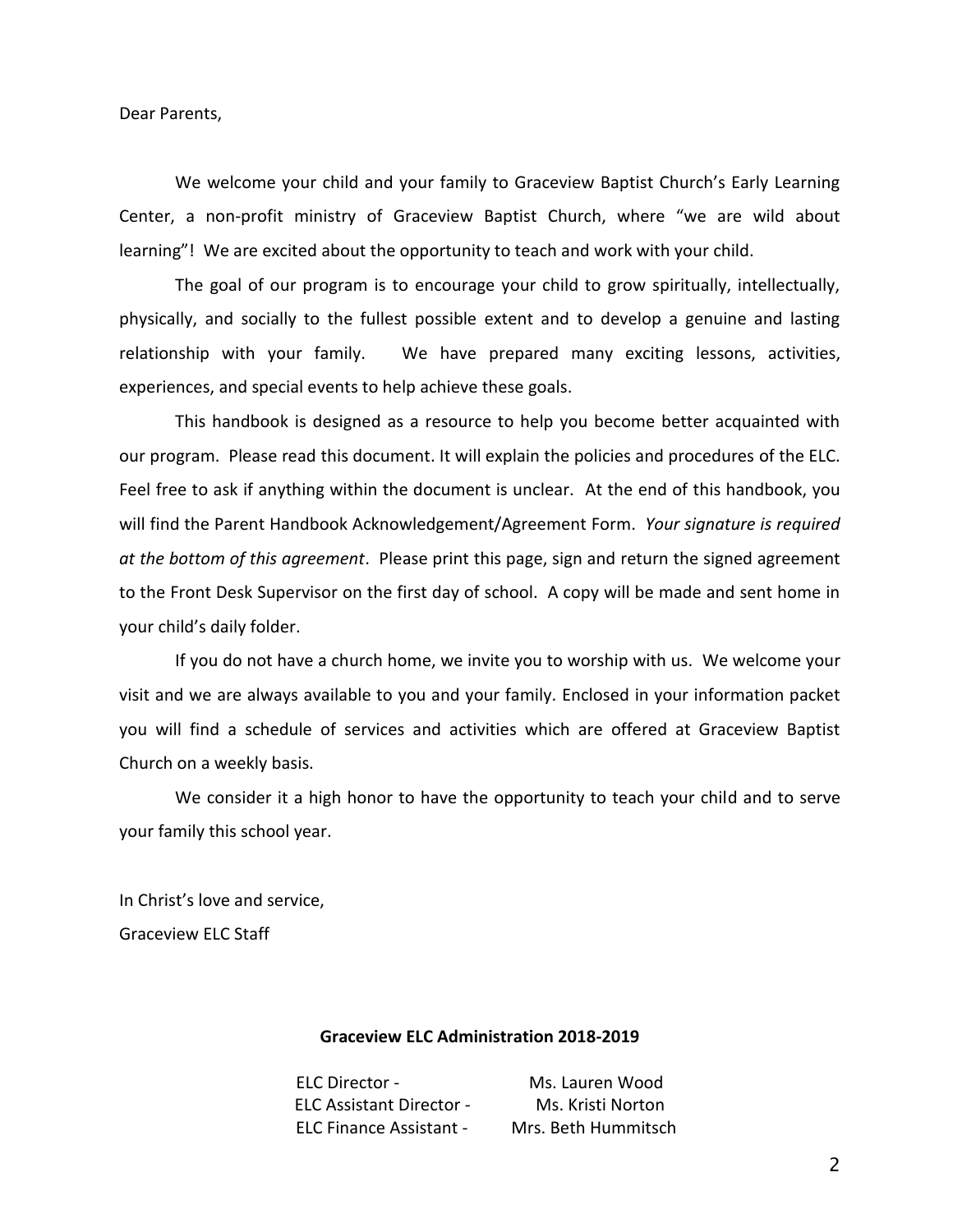### **TABLE OF CONTENTS**

| VACCINE PREVENTABLE DISEASES: STAFF IMMUNIZATIONS 10 |  |
|------------------------------------------------------|--|
|                                                      |  |
|                                                      |  |
|                                                      |  |
|                                                      |  |
| FIRE, WEATHER EMERGENCY, AND LOCK-DOWN DRILLS11      |  |
|                                                      |  |
|                                                      |  |
|                                                      |  |
|                                                      |  |
|                                                      |  |
|                                                      |  |
|                                                      |  |
|                                                      |  |
|                                                      |  |
|                                                      |  |
|                                                      |  |
|                                                      |  |
|                                                      |  |
|                                                      |  |
|                                                      |  |
|                                                      |  |
|                                                      |  |
|                                                      |  |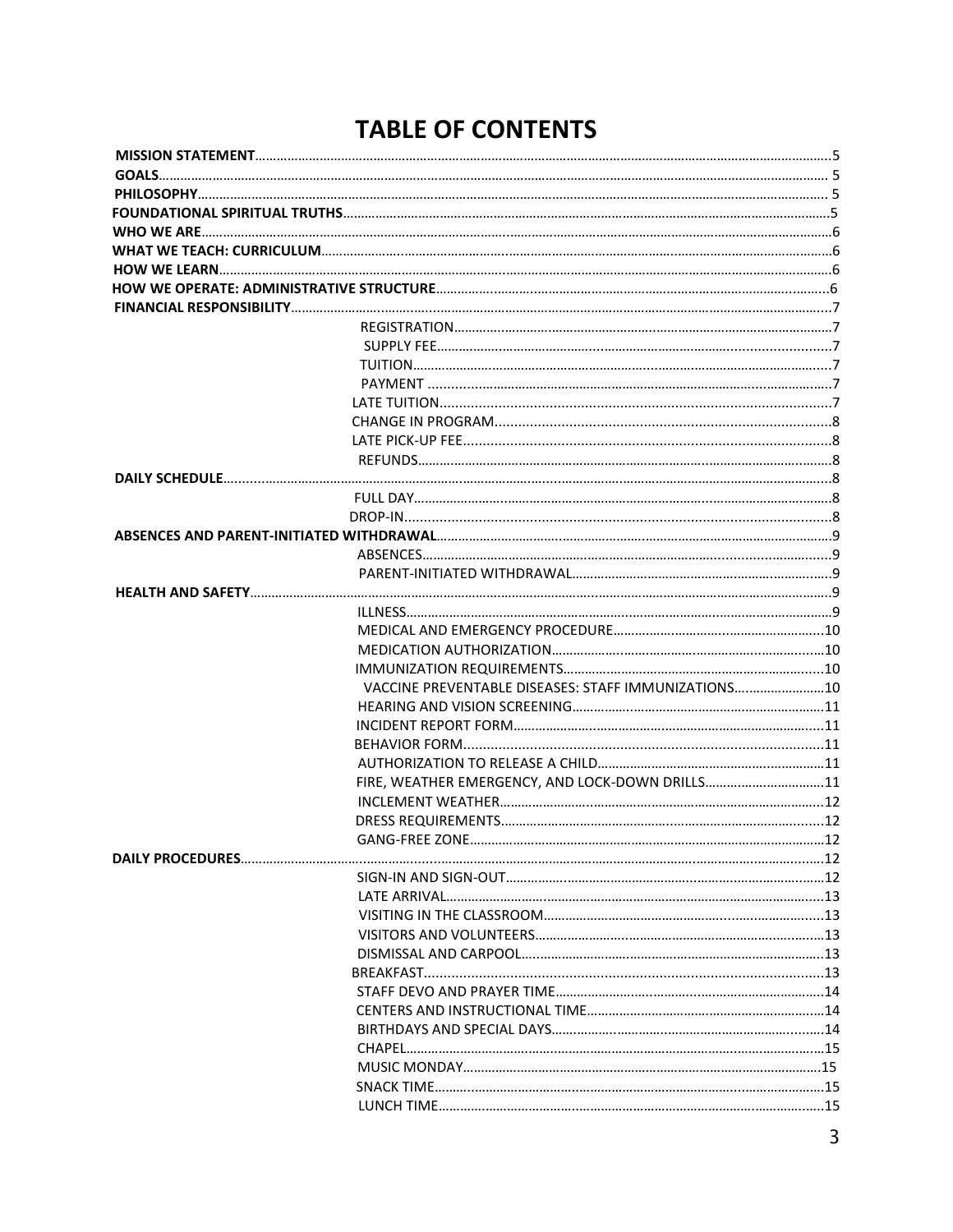|                           | WHEN TO DISCUSS A CHILD'S EXPULSION FROM GRACEVIEW ELC17 |  |
|---------------------------|----------------------------------------------------------|--|
|                           |                                                          |  |
|                           |                                                          |  |
|                           |                                                          |  |
|                           |                                                          |  |
|                           |                                                          |  |
|                           |                                                          |  |
|                           |                                                          |  |
|                           |                                                          |  |
|                           |                                                          |  |
|                           |                                                          |  |
|                           |                                                          |  |
|                           |                                                          |  |
|                           |                                                          |  |
|                           |                                                          |  |
|                           |                                                          |  |
|                           |                                                          |  |
|                           |                                                          |  |
|                           |                                                          |  |
|                           |                                                          |  |
|                           |                                                          |  |
|                           |                                                          |  |
|                           |                                                          |  |
|                           |                                                          |  |
|                           |                                                          |  |
|                           |                                                          |  |
|                           |                                                          |  |
| <b>ADDENDUMS:</b>         |                                                          |  |
| SCHOOL CALENDAR 2019-2020 |                                                          |  |
|                           | <b>RECOMMENDED IMMUNIZATION SCHEDULE</b>                 |  |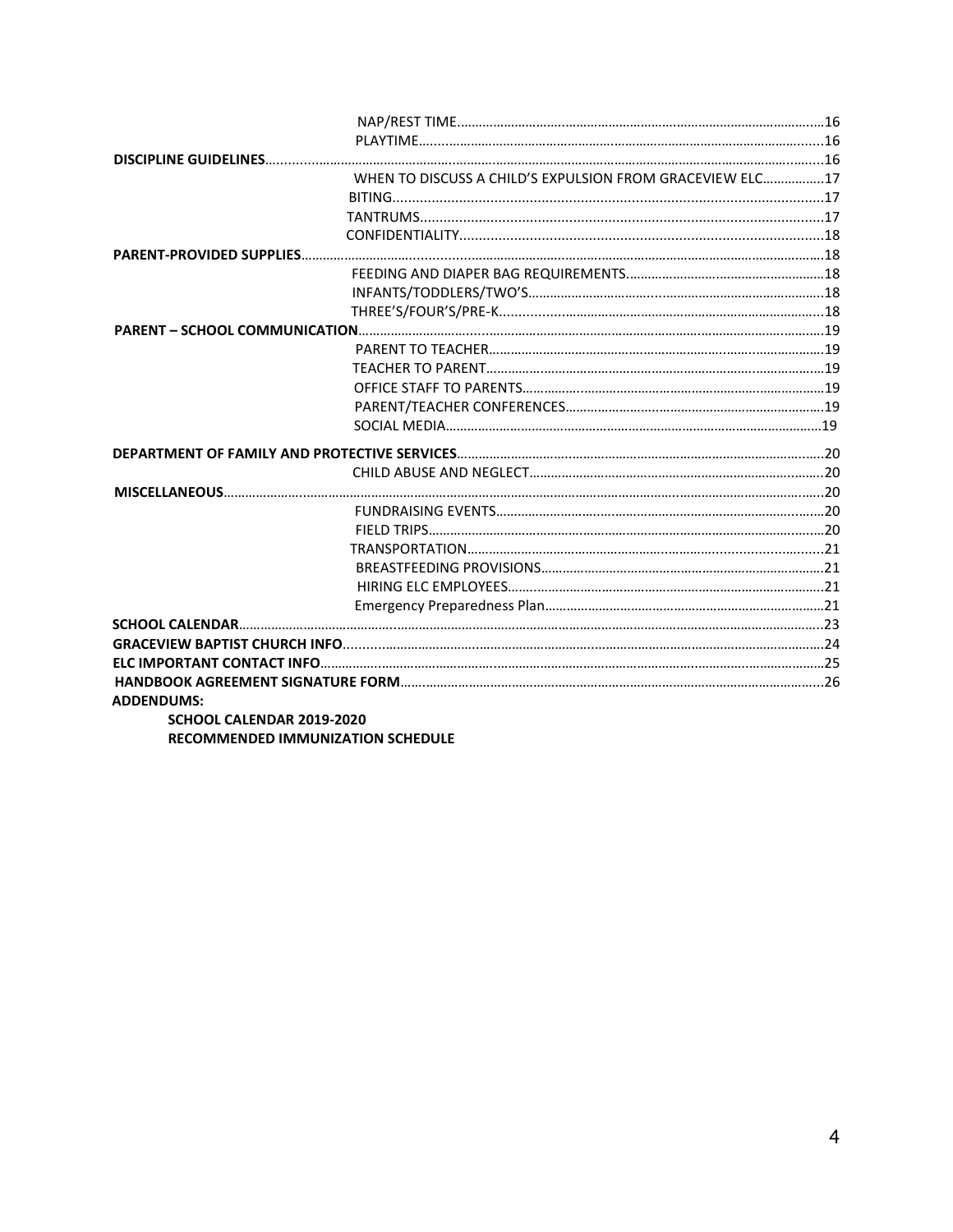#### **Mission Statement**

Our mission at Graceview Baptist Church's Early Learning Center (ELC) is to provide a safe, Christ-centered environment for academic learning. We will partner with parents in building a spiritual foundation for each preschooler's future salvation experience.

#### **Goals**

As a non-profit ministry of Graceview Baptist Church, it is the goal of Graceview Early Learning Center to provide a developmentally and educationally sound, joyful, and loving Christian environment where each child can learn and grow spiritually, mentally, physically, socially, and emotionally. While we serve each child by teaching and caring for them, the family of each child will also be ministered to by our sharing the saving knowledge of Jesus Christ and the abundant blessings a growing Christian lifestyle affords.

Developmental and educational experiences will be interpreted in ways consistent with a Christian atmosphere. Children of all races, ethnicities, faiths, and abilities are welcomed.

#### **Philosophy**

The philosophy of Graceview Early Learning Center is based on the belief that God loves each one of us and that He has provided the elements upon which we can build our lives. We believe that each child is special - a unique creation of a loving God, who has a plan and purpose for the child's life. It is our desire to be a positive factor in the child's life, to help him grow in wisdom and stature and in favor with God and man (Luke 2:52).

#### **Foundational Spiritual Truths**

- God is real and true, and He loves each of us. (1 John 3:1)
- Jesus is God's Son, and He lived on earth to show us God's love. (John 20:31)
- The Bible is God's Word. It is true, and we can believe it. (2 Timothy 3:16)
- The family is ordained by God and very important to Him. (Psalm 78:5-7)
- The child's self is unique, created by God, special to Him, to our church, and to our school. (Psalm 139:13-14)
- $\bullet$  The church is a good and happy place to come. (1 Timothy 3:15)
- Other people are important and should be treated with kindness and love. (Romans 15:7 and Matthew 7:2)
- The natural world is God's creation for us to enjoy. (Genesis 1:31)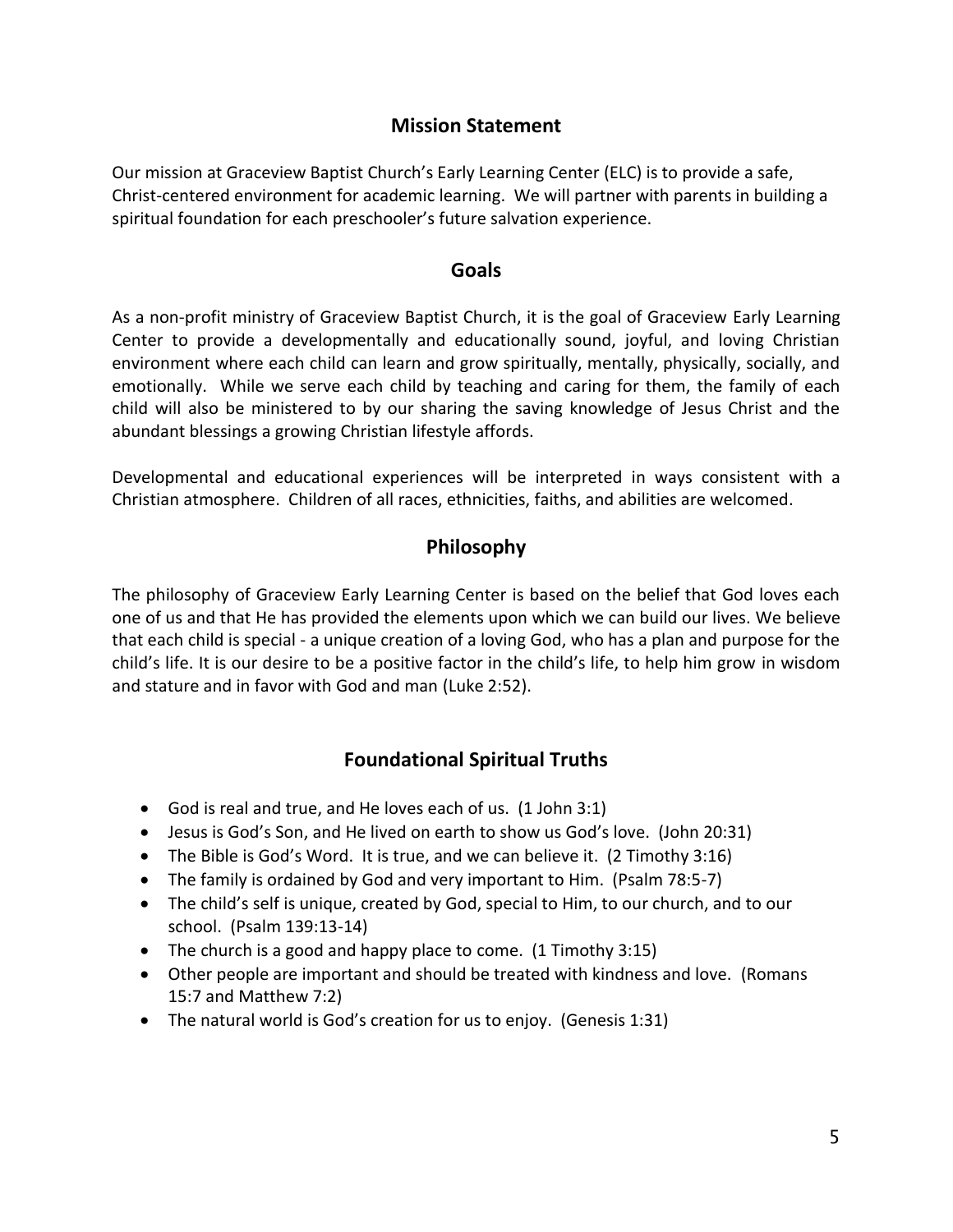#### **Who We Are**

Graceview Early Learning Center is considered a pre-school for children aged 6 weeks through pre-kindergarten with available extended hours. We commit ourselves to providing each and every child with weekly and daily planned and prepared learning experiences. Our teachers are required to stay current with developmentally appropriate practices and training through various staff events and conferences throughout the school year.

#### **What We Teach: Curriculum**

We use ABCJesusLovesMe curriculum. At its core are five comprehensive, research-based curricula for ages 1-5 that focus on academics, development, and Bible learning through play.

#### **How We Learn**

We believe children learn through play. Therefore, we use many hands-on, center-based activities to stimulate and encourage a love for learning. ELC students enjoy crafts, physical activities, circle time, singing, chapel, snack time, and rest times throughout the week. Lessons and activities encouraging social interaction, fine & gross motor development, language acquisition, and other school-readiness and early academic skills are carefully planned by each teacher and approved by the Director. The children are never forced to participate, but instead, are nurtured through a variety of appealing experiences which allow them to make choices and to develop at their own rates.

"And Jesus kept increasing in wisdom and stature and in favor with God and man." Luke 2:52

#### **How We Operate: Administrative Structure**

Graceview Baptist Church considers the Early Learning Center a ministry to the community. Graceview ELC is governed by Graceview's Senior Pastor and the ELC Board of Directors, which includes the Children's Pastor. The Director and Assistant Director are responsible for directly meeting the needs of the children, parents, teachers, and facility. The ELC Finance assistant is responsible for the monies collected at the ELC and reporting to the church the financial standing of the ELC.

Inquiries by parents may be directed to the ELC Director. Other individuals in leadership positions are the Assistant Director, Morning Extended Care Supervisor, the Front Desk Supervisor, and the Afternoon Extended Care Supervisor. If further assistance in a matter is desired, the Pastoral Staff of Graceview Baptist Church is glad to be of assistance. All financial matters should be directed to the ELC Finance Assistant.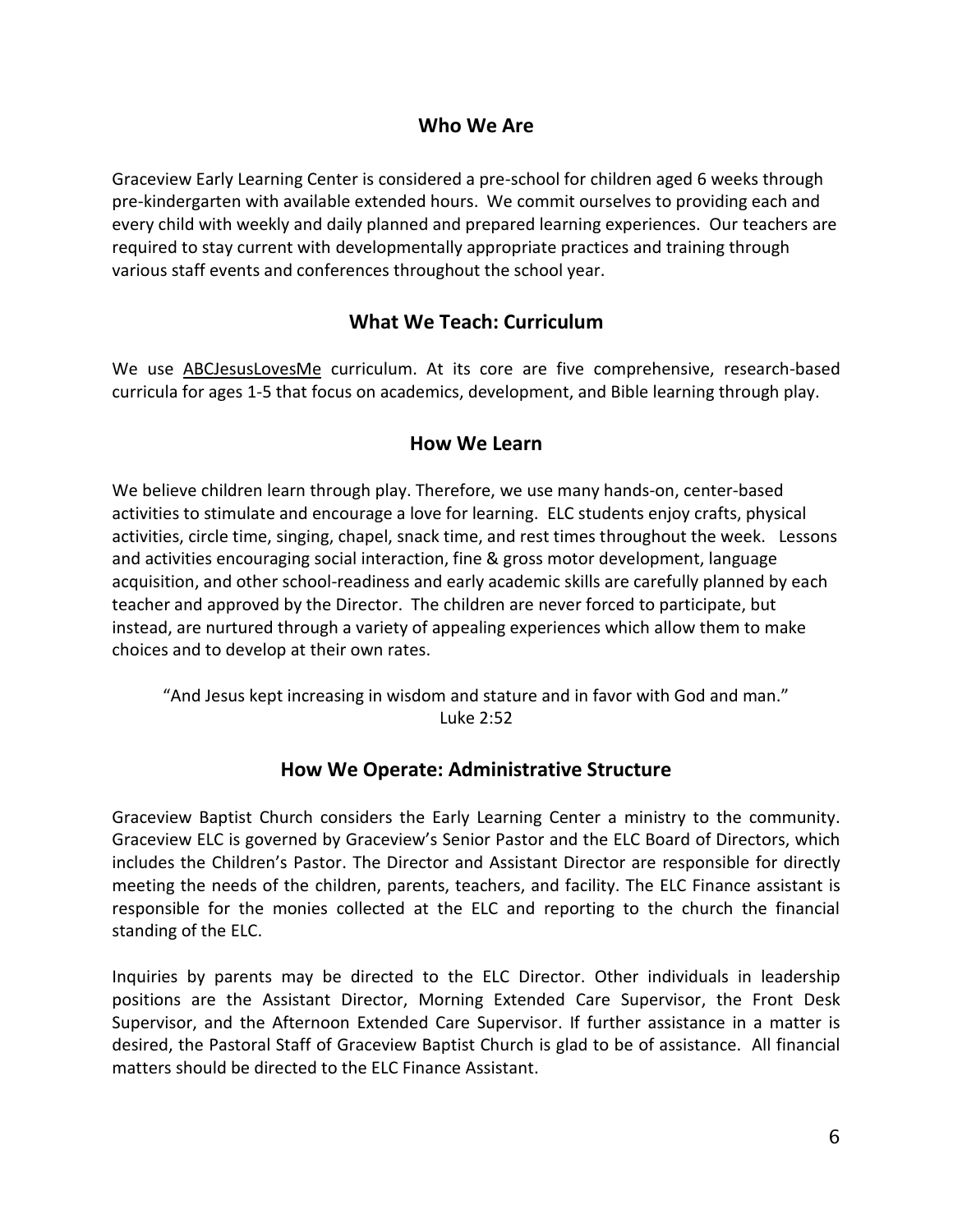#### **Financial Responsibility**

#### Registration

Registration is on a first-come basis. However, we do give children who are currently enrolled in our program a chance to pre-register for summer and upcoming Fall/Spring programs prior to it being opened to the public. The NON-REFUNDABLE registration fee for new students is \$75.00 per child, regardless of the session being registered for. Returning students are offered a "Loyalty" discount re-enrollment fee of \$50 per child, per session (Fall/Spring and Summer).

We must have a completed registration form AND paid registration or re-enrollment fee in order to "hold a spot" in a classroom for your child. YOUR CHILD WILL NOT BE ADMITTED ON THE FIRST DAY OF SCHOOL IF THIS FEE HAS NOT BEEN PAID. **If, at any time, the child is officially withdrawn from the program, for any reason, and the parent desires to re-enroll them at a later date, another registration fee will be required.**

#### Supply Fee

A non-refundable supply fee of \$125.00 is required two times a year – for the Fall and Spring sessions. These charges are posted to each account in August and February. This fee is used to purchase needed supplies (construction paper, baby wipes, glue, latex gloves, crayons, etc.) throughout the school year. Your child's teacher will inform you if there is ever a need for more assistance with supplies.

#### Tuition

Tuition payments and Extended Care, Registration, and Supply Fees are the ONLY regular source of income for Graceview ELC.

- Tuition is the same each month, regardless of how many school days there are in the month.
- Holidays and illness do not change the amount of tuition because it is calculated on an average for the entire school year. We offer at least 185 days of instruction from August through May.

#### Payment

All tuition charges are posted to accounts due by the first of each month. Payments should be made in a timely manner to keep your account up-to-date. There is a payment box at the front desk where all payments should be placed. You may make payments by cash, check, or credit card at the front desk. You may also make payments online at [www.graceview.org](http://www.graceview.org/) (via the "Give" button).

#### Late Payment

A \$25.00 fee will be added if tuition is not paid in full by the 15<sup>th</sup>. Balances MUST be paid in full before Christmas break and before registering for our Fall and Summer sessions.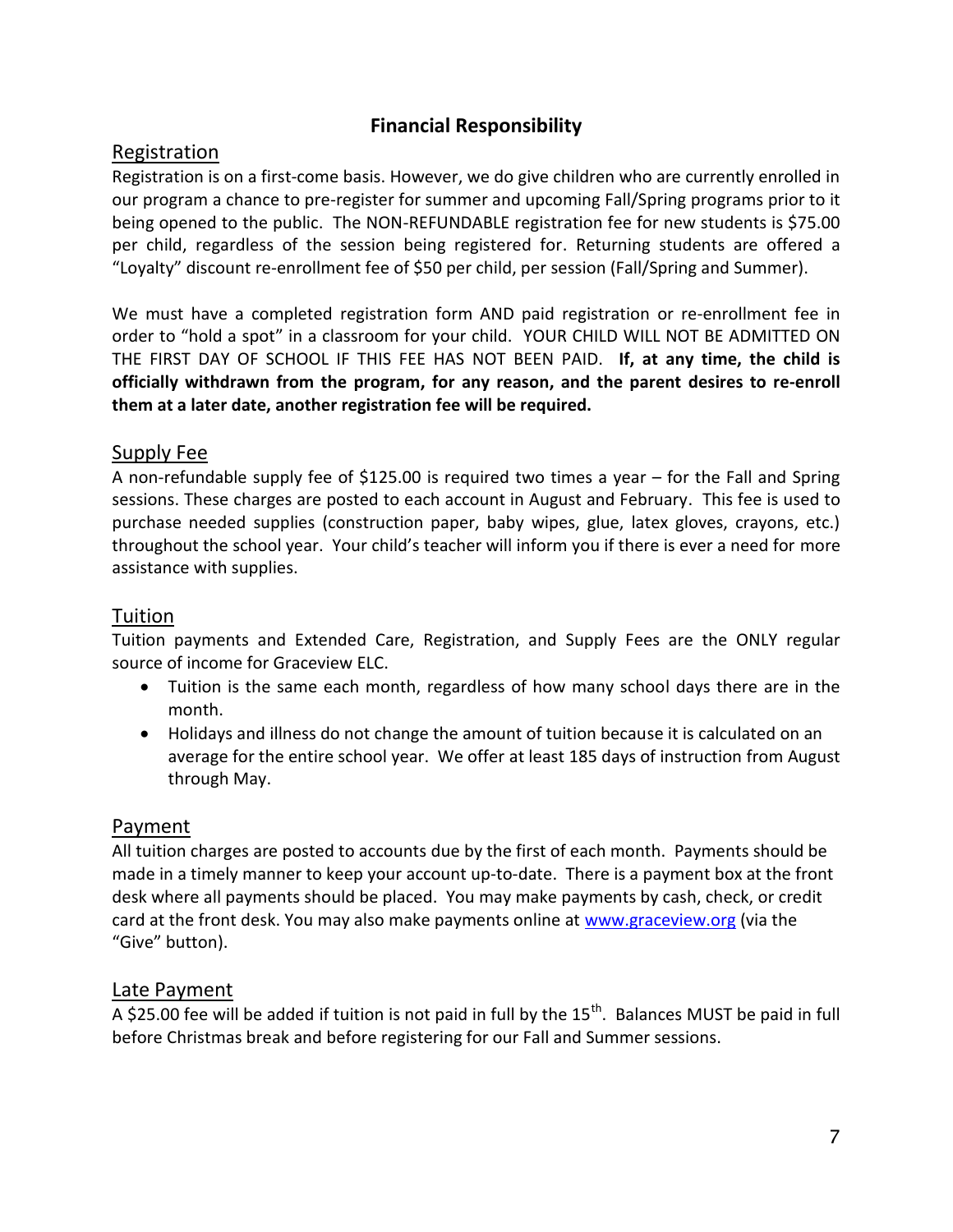#### Change in Program

In the event that you wish to change your child's program or bring him/her on days other than those they are enrolled you must complete a "Change of Program" form and return it to the Front Desk Supervisor with the \$10 "Change of Program" fee.

#### Late Pick-up Fee

Your child must be picked up from school by 2:30 pm (if enrolled in Pre-school only), or 6:00 pm (if enrolled in Extended Care). After the first 5 minutes you are late, a \$5.00 charge will be added to your account. For every minute after 2:35 or 6:05 (Extended Care) that you are late, a fee of \$5.00 per minute/per child will be applied.

For example:

| 2:35/6:05 | \$5  |
|-----------|------|
| 2:36/6:06 | \$10 |
| 2:37/6:07 | \$15 |
| 2:38/6:08 | \$20 |
| 2:39/6:09 | \$25 |

\*This Fee applies to EACH CHILD.

#### Refunds

Refunds will not be given for days absent or days missed because of holidays or inclement weather. Inclement weather make-up days are scheduled on the calendar. A refund will be given in the event that your child is officially withdrawn (with prior notice) on or before the 10th of the month.

#### **Daily Schedule**

#### Full Day

Full Day with Extended Care, 6:30 am to 6:00 pm, is available for students needing child care before and after the normal academic day (9:30 am to 2:30 pm). Morning care is from 6:30 am until 9:30 am. After school care begins at 2:30 pm and is filled with crafts, games, snack and outdoor play (weather permitting). Our Pre School only program begins at 9:30 am and ends at 2:30. Students not enrolled in our Morning extended care may not be dropped off before 9:30. Students must be picked up by 6:00 pm.

#### Drop-In

Drop-In care is available for students currently enrolled in a 2 or 3 day program when parents need an occasional extra day of childcare. To utilize the Drop-In program you must sign your child up at least 24 hours in advance. Without 24 hours approved notice we may not have adequate childcare coverage due to the increased number of children in a classroom. We have the right to refuse to accept a drop-in due to the classroom ratio established by the State Minimum Standards Guidelines. Call or speak with the Front Desk Supervisor or the Director for Drop-in approval.

• Drop-In rate for  $9:30$  am-2:30 pm is \$50.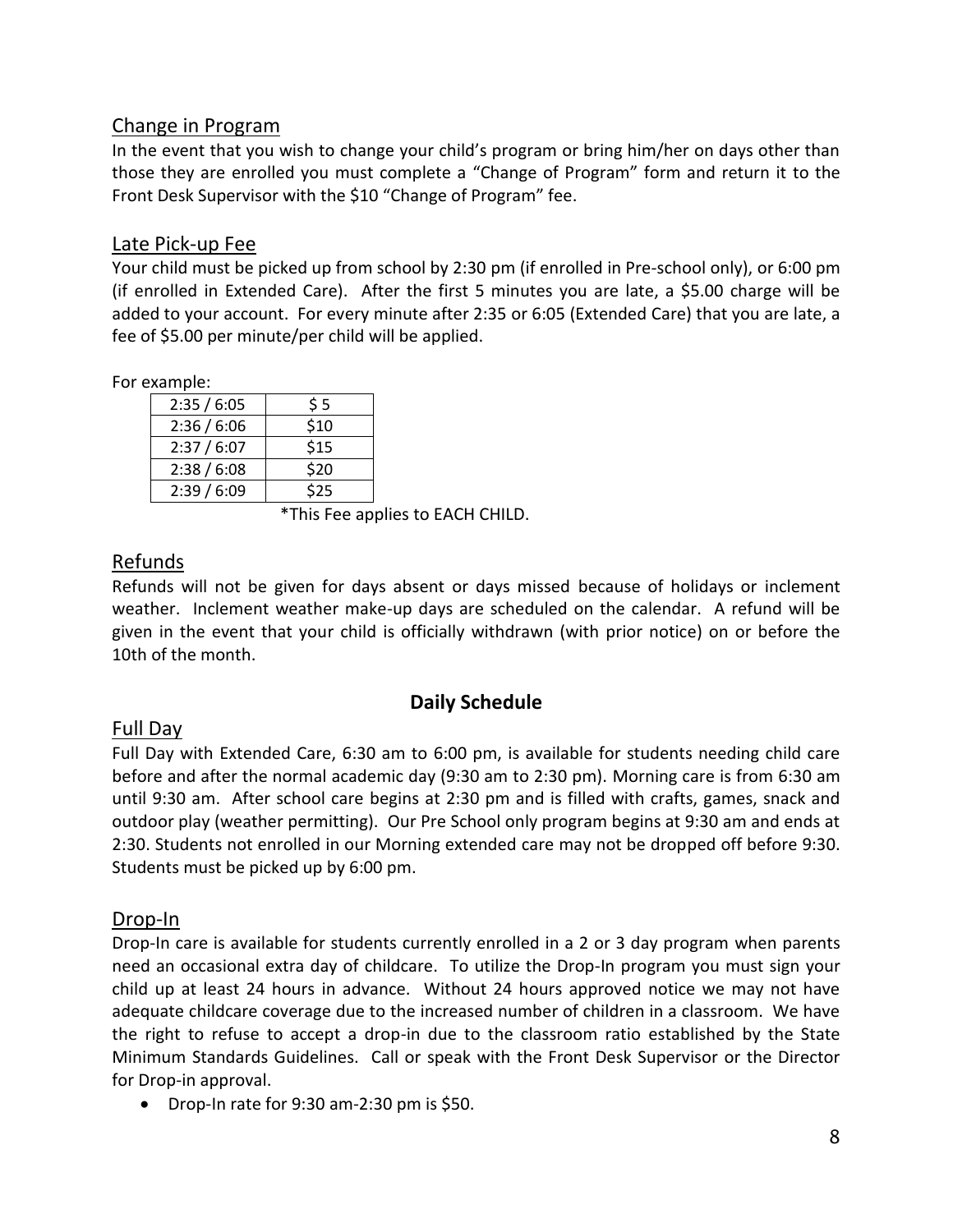- Extended care drop-in rate for 6:30 am-9:30am and 2:30 pm-6:00 pm is \$5.00 per hour.
- Drop-In charges will be posted to your account.

#### **Absences and Parent-Initiated Withdrawal**

#### Absences

We request that you inform us when your child is absent by calling and reporting the absence to the Front Desk Supervisor or Director, 281-357-1121, on the day of the absence. If your child has missed 3 or more weeks of school without any notice, they will be officially withdrawn from the program. Any current or past due charges will continue to be due.

#### Parent-Initiated Withdrawal

We request a completed Withdrawal Form two weeks prior to your child's official withdrawal date. You may obtain the form at the front desk. Current and past due amounts on your account will be due on the date of withdrawal.

#### **Health and Safety**

#### Illness

In order to keep our facility a safe environment for all children to enjoy, we ask all parents to please adhere to the following health guidelines.

A child should be kept at home when the following symptoms are observed:

- Fever
	- o Oral/Ear/Forehead temperature of 101.0 degrees or greater.
	- o Rectal temperature of 102.0 degrees or greater.
	- o Armpit temperature of 100.0 degrees or greater.
	- o MUST be FREE of fever for at least 24 hours **(without the assistance of a fever-relieving medication**) before returning to school.
- Vomiting or diarrhea (MUST be FREE of vomiting or diarrhea for 24 hours)
- Any symptom of contagious disease scarlet fever, German measles, mumps, chicken pox
- Earache, headache
- Strep throat, sore throat
- Croup
- Any **undiagnosed** rash
- Any skin infection boils, ringworm, impetigo, lice, scabies, rash
- Pinkeye and other eye infections, inflamed eyes
- Cough or runny nose that is not clear
- Any communicable disease

Please call us at 281-357-1121 or 346-273-9486 if your child has a contagious illness. If your child becomes ill while at school, you will be contacted to pick him up. It is very important that you keep your information sheets current, as we depend on the names and numbers provided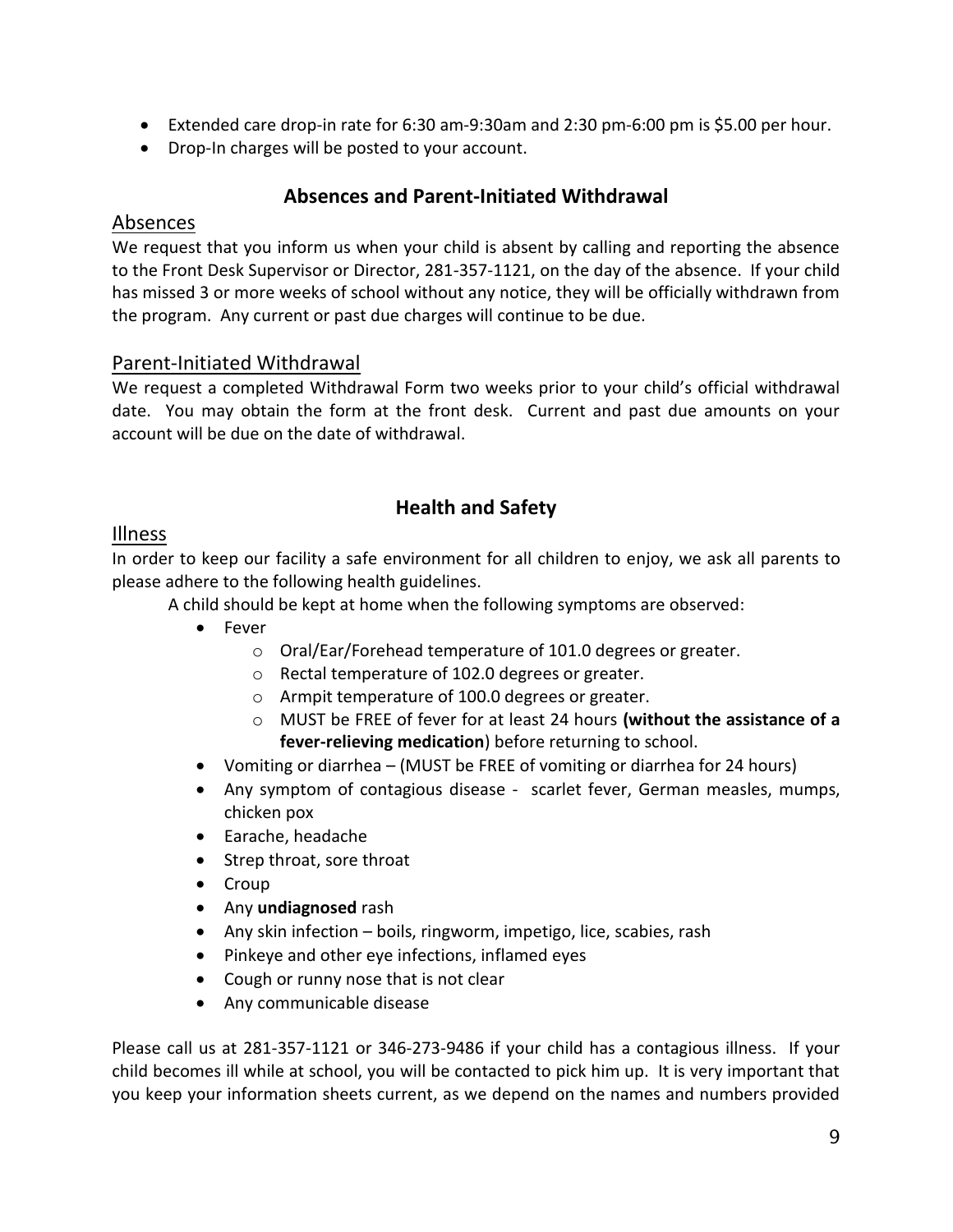to reach you or your representative, in case of an illness or emergency. We are required by State Licensing to inform families of possible exposure to contagious illnesses. Notes will be sent home with children in these cases.

#### Medical and Emergency Procedures

The state required medical form "Admission Information" has a section titled "Admissions Requirement" that requires a Physician's signature. This form will remain valid for the entire length of time your child is a student at the ELC. If, however, you change your child's physician then this form must be redone and contain your current physician's signature.

A current medical record form must be on file for each child showing all immunizations. Every enrolled child must also have a Graceview Baptist Church medical release form on file. In the event that your child needs immediate medical treatment (beyond that of first aid), Graceview ELC will contact EMS, and your child will be transported via ambulance. Graceview Baptist Church and Graceview ELC staff members MAY NOT transport enrolled children who are injured in their private vehicles.

#### Medication Authorization

All medication is kept at the Front Desk. If it is necessary for your child to be given medication during school and/or extended hours, you must first complete a Medication Authorization Form located at the front desk. ADMIN WILL NOT ADMINISTER MEDICATION TO YOUR CHILD WITHOUT THIS FORM BEING ON FILE. Medication must be in its original container. For prescriptions: please send with packaging showing for whom the RX is prescribed (must be for the child who is to receive it). For "over the counter" meds: please be sure the medicine is for the age and weight of the child who is to receive it. If not, a note from their doctor will be required. In the case of "ongoing" medications, it is the parent's responsibility to maintain the supply of medication. Graceview Baptist Church, the ELC, and all of its employees are not responsible for any adverse effects of authorized medication.

#### **Medicated Chap Stick, non-aerosol bug repellant, and cough drops are also considered medications and should be kept at the front desk and a medication form completed for these to be used.**

#### **Sun screen must be applied at home before arrival if parent desires this to be used.**

#### Immunization Requirements

We must have an up-to-date immunization record on file for each child enrolled. The Immunization Schedule for the state of Texas can be found online, or at the back of this Parent Handbook. Your child's records (or photocopy) must be on file for your child to attend ELC. If religious or other reasons prohibit your child from being immunized, you must provide us with the required legal documentation stating these reasons, which will be kept with your child's file.

#### Vaccine Preventable Diseases: Staff Immunizations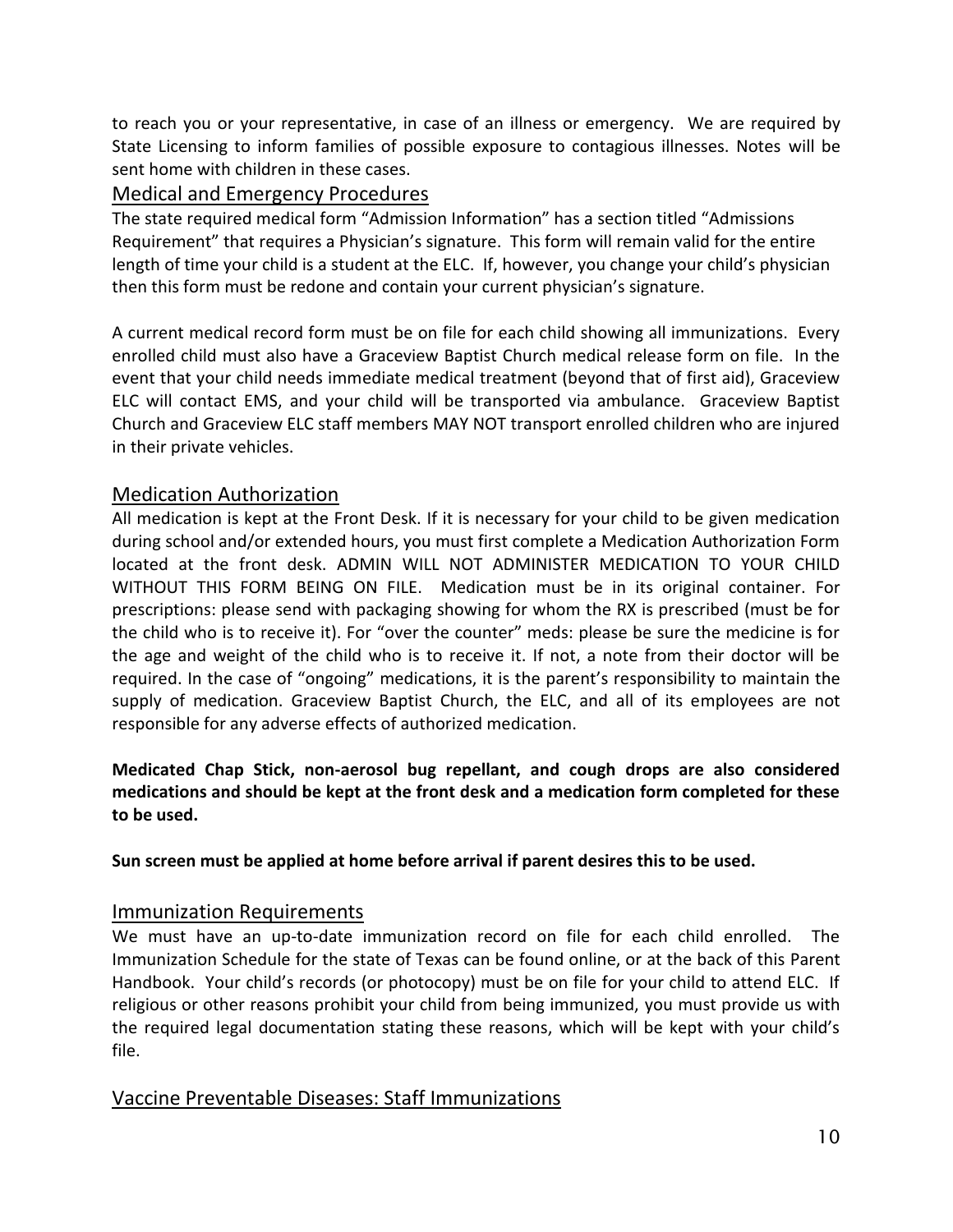We do NOT require Staff/Care-givers to have immunizations. TB testing is also not a requirement for our Staff/Care-givers.

#### Hearing and Vision Screening

All new students aged 4 years and older must have a current hearing and vision screening on file. The screening must be completed and on file no later than 30 days after enrollment.

#### Incident Report Form

Minor accidents sometimes occur. Parents will be notified of illness, scrapes, bumps, and bites on an Incident Form, which will be sent home with the child.

#### Behavior Report Form

If a child's behavior is outside the range of normal, age-appropriate behavior, or another child has been injured by their behavior, a Behavior Report Form will be filled out. The teacher will outline the situation and behavior observed, as well as the steps taken by the teacher to help correct the behavior. You will be asked to sign this form, and a copy will be sent home with your child. We hope this will serve as a positive communication piece as we strive to partner together for the growth of your child.

#### Authorization to Release a Child

Authorization is required to release a child to someone other than the parent. Parents will provide a written statement notifying who is allowed to pick up their child, on a blue security form found in the Registration Packet. This is required in your child's file. This form alerts the staff to anyone who is absolutely prohibited from taking your child from the school. Anyone on the approved list other than the child's parents must show photo identification for the child to be released to them.

#### Fire, Weather Emergency, and Lock-down Drills

We are a licensed learning facility and are required to conduct fire drills on a monthly basis. We will attempt to keep your child from becoming frightened during these necessary drills. Talk to your child (if developmentally appropriate) about fire safety and reassure him of his own personal safety at school during these events.

We are also required to conduct tornado or other disaster drills and evacuation drills. These are conducted once every 3 months.

The final emergency drill we will practice during the school year is one that only the staff will be aware of. This drill is a "lock-down" and will be practiced in order to remain prepared if ever the school's or a child's security is threatened.

Please be assured that your child's safety and security is of the highest importance to us. We will do whatever it takes to protect your child.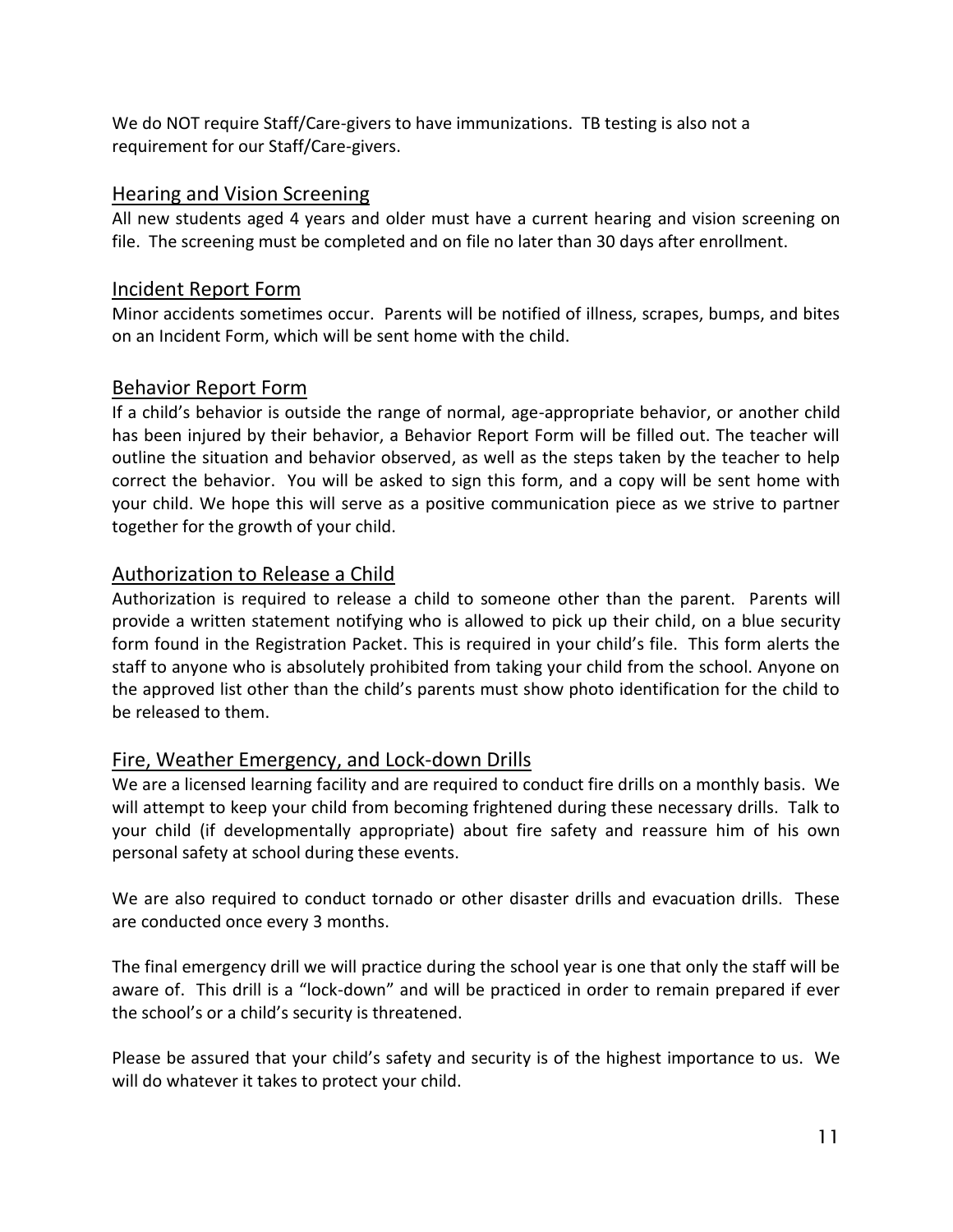#### Inclement Weather

Graceview ELC will be canceled if inclement weather forces area school closings. There will be no refunds made on tuition for these days. In case of inclement weather, stay tuned to the local news and listen for the list of school closings. If Tomball ISD is closed for inclement weather, Graceview ELC will also be closed. You may contact Tomball ISD at 281-357-3100 or online at tomballisd.org. The ELC will post to our social media sites as soon as we know of closings. Make-up dates for inclement weather closings are scheduled on the school calendar.

#### Dress Requirements

- **For safety reasons, children must wear close-toed style footwear only. Flip-flops, sandals and boots are not acceptable footwear for any of our children**.
- **Shorts are to be worn under dresses and skirts.**
- **Underwear must be worn under clothing at all times.**

There are no other clothing requirements for enrolled children, however, we ask that you dress your child daily in clothing that is durable and comfortable. Please make sure that your child's clothing can be easily handled by the child (if developmentally appropriate) for bathroom purposes.

Your child will be active in school and will have opportunities to participate in messy activities such as those with paint, glue, and markers. We take precautions in keeping clothing protected, but messes do happen. Use discretion when dressing children in an expensive outfit or one that requires special laundering. Weather permitting, children will have outdoor play time and should dress accordingly.

Please send an extra set of clothing, including underwear, socks and shoes, with your child, and remember to always mark all clothing with your child's name.

#### Gang-Free Zone

As a result of House Bill 2086 that passed during the 81st Legislature, Regular Session, Chapter 42 of the Human Resource Code includes section 42.064, effective September 1, 2009, all Childcare centers, including Graceview's ELC, are designated as a Gang-Free Zone. The gang-free zone is within 1000 feet of our child-care center. For more information about what constitutes a gang-free zone, please consult sections 71.028 and 71.029 of the Texas Penal Code. The purpose of gang-free zones is to deter certain types of criminal activity in areas where children gather by enforcing tougher penalties. Gang-related criminal activity or engaging in organized criminal activity within 1000 feet of the ELC is a violation of this law and is therefore subject to increased penalty under state law. Gang activity and clothing specifying a particular gang is not allowed. Failure to follow this law will result in your child being dismissed from the ELC.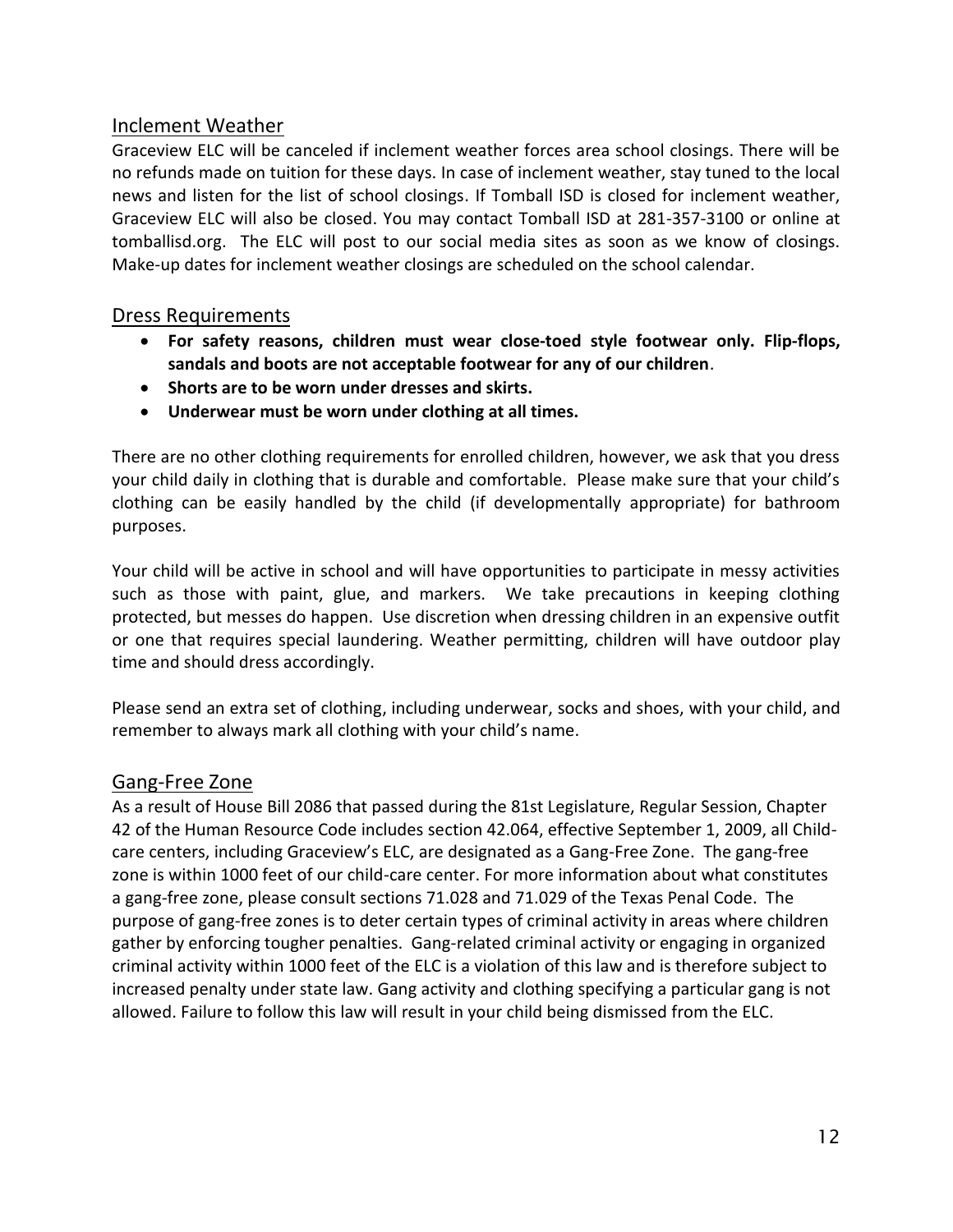#### **Daily Procedures**

#### Sign-in and Sign-out

Upon arriving at school every morning, you must sign in on the computer located at the front desk. In the afternoon when picking your child up, also sign them out at the front computer. The exception is children being picked up in the carpool line. The Front Desk Supervisor will sign out all carpoolers. See the section on Authorization to Release a Child.

#### Late Arrival

Educational instruction begins at 9:30 am, so your child's prompt arrival is highly important. Missed activities are difficult to make up when the class has moved on to the next scheduled activity. Not only is it very difficult for a young child to enter a classroom that is already engaged in an activity, it also causes a distraction for the other students when a child joins the class during structured learning time. We are required by State Licensing to follow the posted schedule. Please notify us when you know of appointments or circumstances which will lead to the occasional late arrival.

#### Visiting in the Classroom

While, as a parent, you are always welcome to visit your child's classroom, it is important to remember that anything out of the ordinary, such as another person in the classroom, is going to cause a distraction for the children. Please keep in mind the best interest of your child and the class when you are visiting and try to maintain a "low profile" for the duration of your visit.

#### Visitors and Volunteers

As a safety measure, all visitors and volunteers are required to sign in and out at the front desk.

#### Dismissal & Carpool

Dismissal begins daily at 2:20 pm (for children in the Pre-school only program). Unless you have informed us otherwise, all children will be dismissed to you from a carpool line, inside the front doors of Graceview. Please keep in mind the following dismissal/carpool procedures:

 ELC staff members or approved volunteers will not be assisting you in securing your child in his/her car seat (or in the older child's case, a lap and shoulder belt). You, or the representative you have permitted to transport your child, are responsible for inspecting and approving of your child's safety in the vehicle. Faulty positioning or accidentally unsecured straps, buckles, or belts will be the parent's (or his/her representative's) ultimate responsibility. Graceview Baptist Church, ELC or any of its employees or approved representatives may not be held liable for any accidents involving the placement or security of your child in the vehicle.

#### Breakfast

For children in the Ladybugs and Turtles classes: If your child needs to eat breakfast at the ELC during morning Extended Care, please be sure to check them in to our care before 8:30 am. If they are checked-in after 8:30 am, your child's breakfast will still be served to them, but not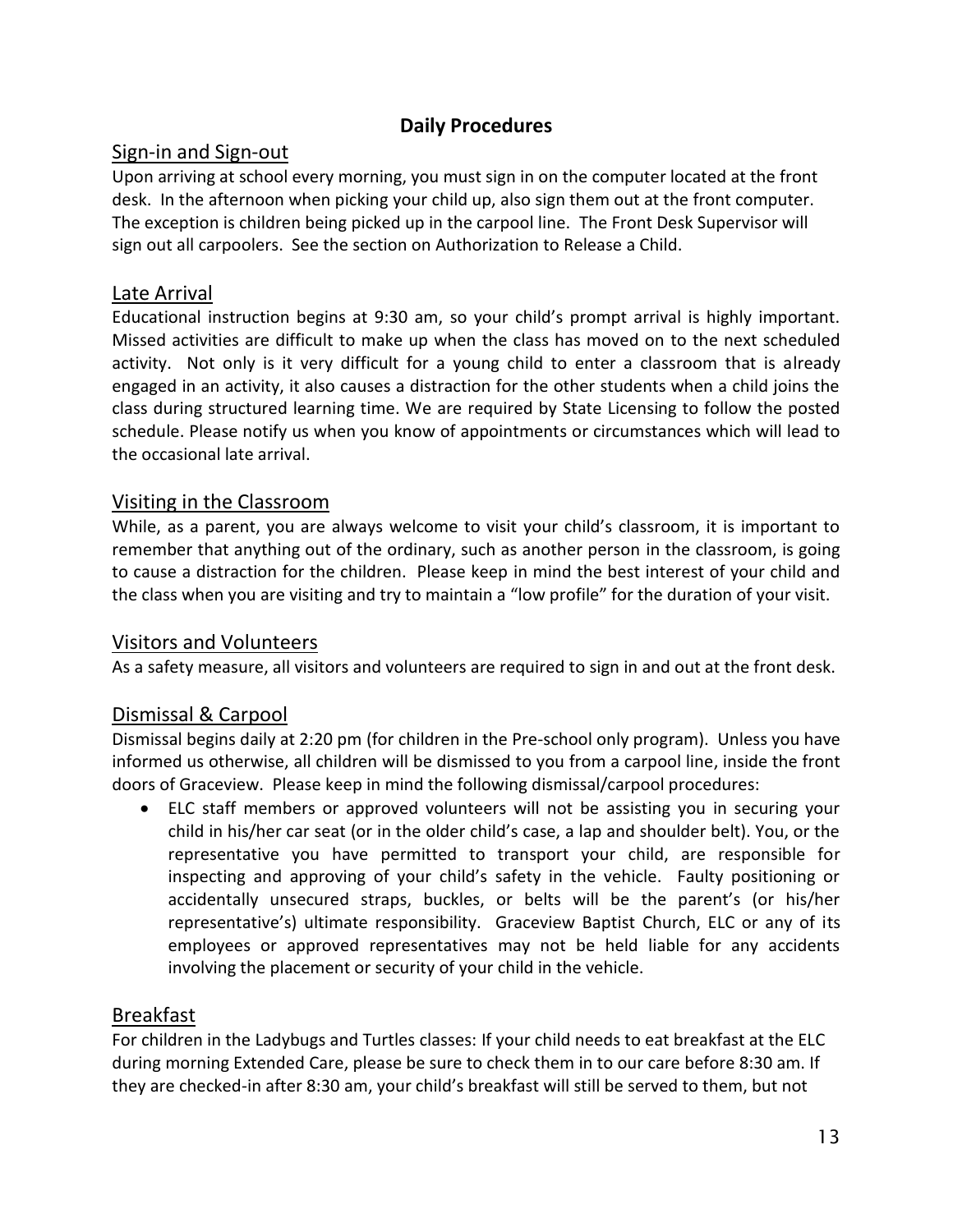until the Snack Time, listed on their class daily schedule. The timing of this guideline and the cut-off time for immediate breakfast service by our teachers is for the safety and appropriate supervision of all of our students.

For students checked in after 8:30 am who still need breakfast, we suggest 2 options:

- Parents are welcome to stay and feed them breakfast in the classroom or in the break room.
- Parents can let the teachers know that their child still needs breakfast, and the teachers will ensure that your child is fed that breakfast at your child's posted classroom "Snack Time."

For all other children in the hallway classrooms (aged 2 and up): they may be fed breakfast brought by the parent until 9:15 am. After that time, because we are a preschool and our teachers must follow their learning activity schedule, breakfast will not be served by the teachers, but the breakfast items will be served to your child at their posted classroom "Snack Time."

#### Staff Devo and Prayer Time

The ELC staff meets together every morning from  $9:00 - 9:15$  to pray for each other and for all of the children enrolled and their families, and to spiritually prepare for the day. We would be honored to pray for any specific requests you have, and you may submit any needs to the Front Desk Supervisor.

#### Centers & Instructional Time

The majority of the children will be involved in guided "center" time and direct instructional time for most of the morning. This is when the teachers will work with the children on their main objectives for the day. All children will receive developmentally appropriate instruction in a variety of subjects such as the following:

- Bible lessons and activities
- Language (receptive and expressive), letters of the alphabet, phonics, handwriting, activities based on "read-aloud" books, etc.
- Math concepts, readiness, and simple computations
- Science concepts, readiness, and simple experiments and projects
- Social studies and character building concepts and readiness
- Gross and fine motor activities
- Music appreciation
- Arts and Crafts

#### Birthdays and Special Days

We want your child to recognize their birthday with their classroom friends. If you would like to send a snack for this special day, please schedule it with the teacher. DO NOT SEND ANYTHING CONTAINING NUTS OR PRODUCTS MADE WITH NUTS. Treats must be in their original packaging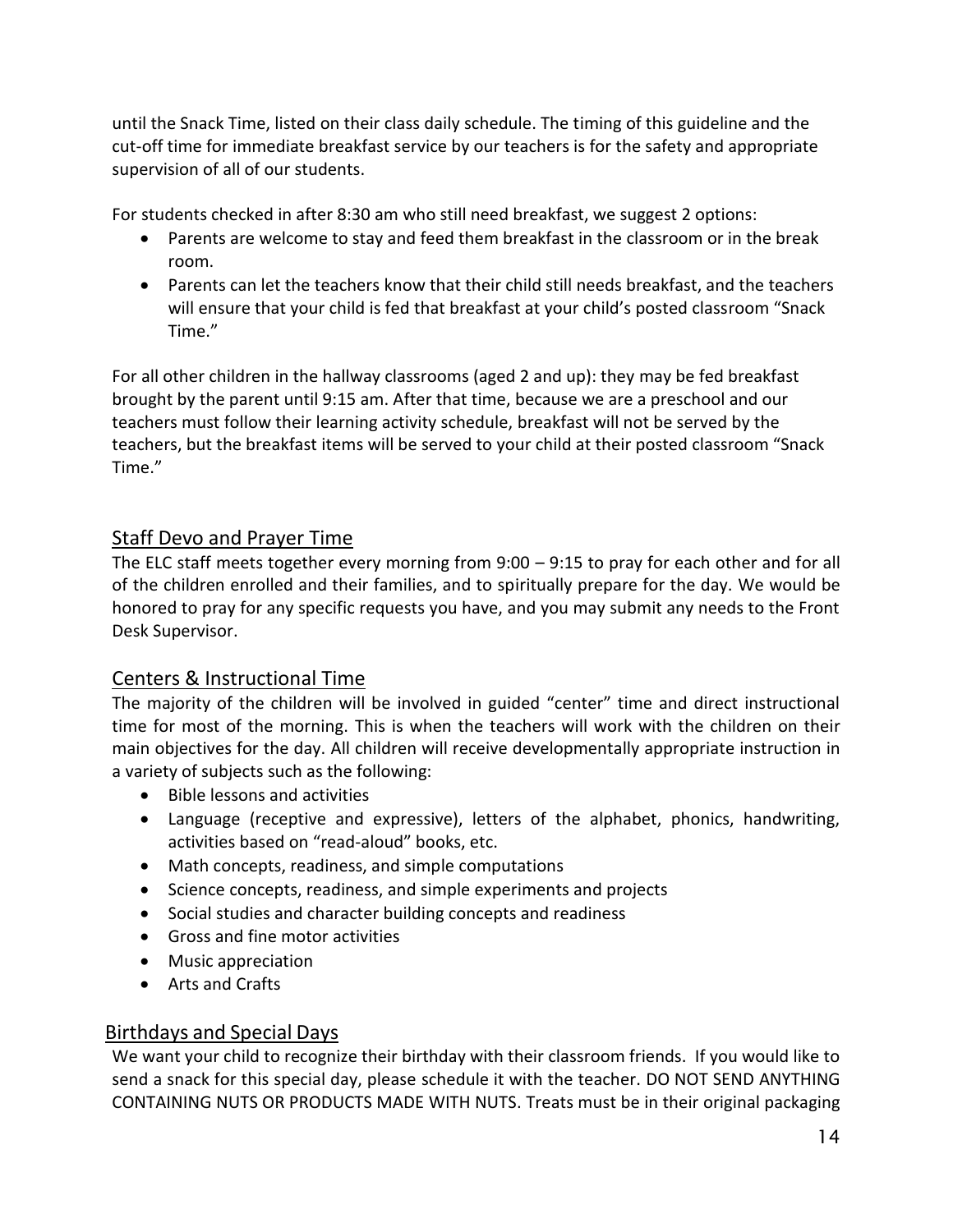so ingredient lists may be checked to protect our children with allergies. Napkins, cups and water are provided as necessary. Parents are to provide disposable utensils if required for the food items.

#### Chapel

ELC will have chapel every Thursday morning. All children at ELC (Turtles class and up) will participate in chapel. Chapel will consist of the following:

- Music the children will be lead in singing familiar songs taught to them at school.
- Bible lesson application The Director or a special guest will present a life application lesson/presentation based on the Bible lesson studied during class that week.
- An offering (completely optional with absolutely no pressure to give placed on the children or the parents). The offering will be given to a designated Christian charity or organization outside of Graceview Baptist Church. We feel that a free will offering is a positive way to model an attitude of generosity and giving.

#### Music Monday

In addition to music in their classrooms, each class will enjoy a twenty-minute music time, geared just for their age on Mondays. This an added activity the ELC offers to our families and is not an extra cost to you.

#### Snack Time

Beginning with the Ladybugs class and up, the ELC will provide snacks during their scheduled snack time each day. For the Lambs and Bees classes, parents are expected to provide snacks for children, which will be given according to the provided feeding schedule and classroom schedule.

#### Lunch Time

Lunch time varies from class to class throughout the school. You will receive a schedule of your child's class soon after school begins.

The following guidelines will assist you in preparing your child's lunch on a daily basis.

- Send healthy and nutritious food as this has a proven and serious effect on your child's day to day performance and behavior.
- Pre-cut all finger foods.
- Do not send food to be eaten with spoon or fork unless your child is capable of using these utensils without the aid of the teacher. Include the spoon or fork necessary and it will be returned to you in the lunch box.
- Send beverages in leak proof containers.
- Do not send glass bottles of any kind.
- Do not send lunch items which require heating (this does not apply to infants).
- DO NOT send gum for your children.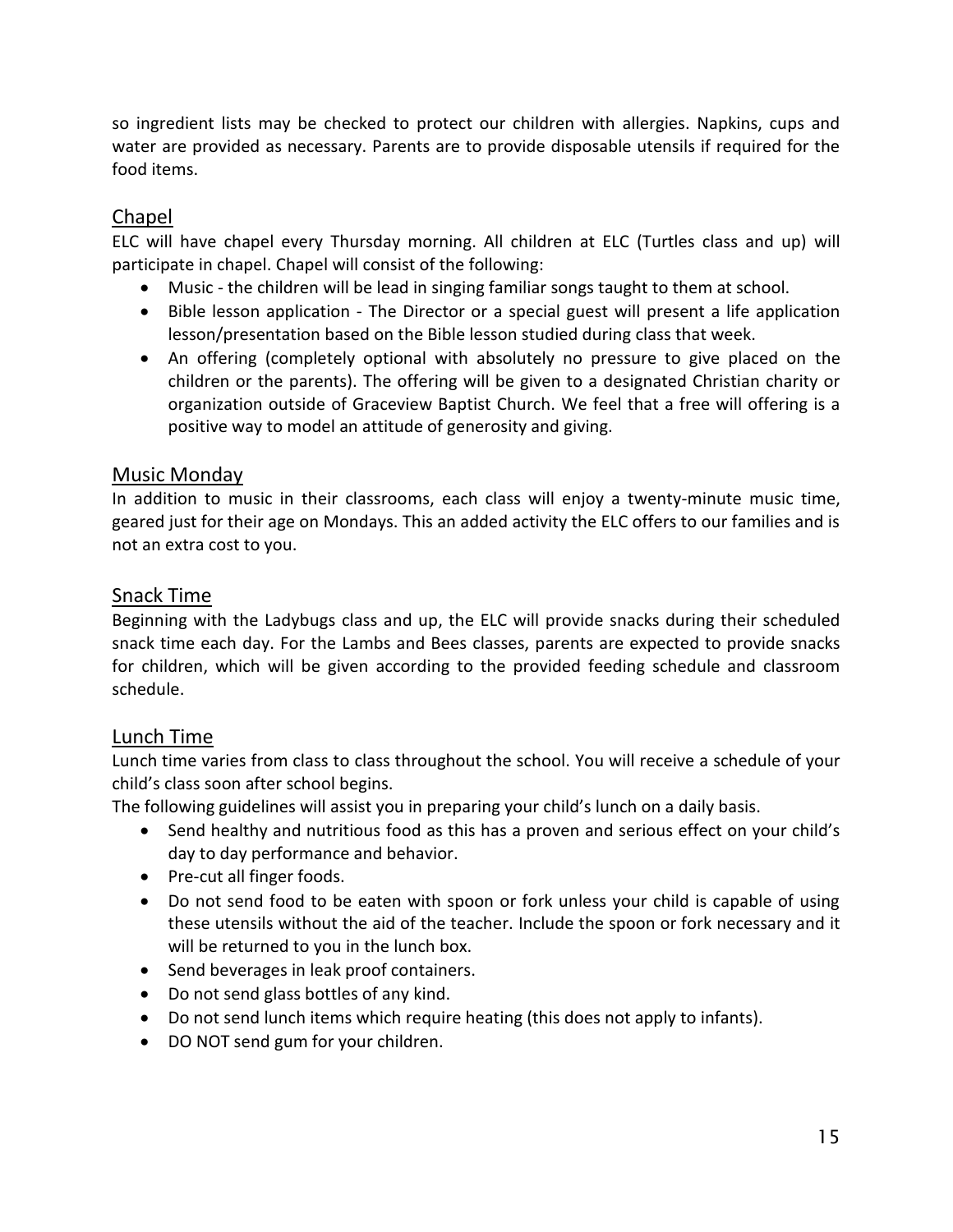#### Nap/Rest Time

Infant classes will have napping schedules that will vary from child to child. Toddler and older classes will have a scheduled nap/rest time that will vary from class to class. While most children younger than 4 years old will go to sleep during naptime, be assured that no one is forced to go to sleep. All children, however, must participate in one hour of quiet rest time during the regular school hours. This is a State Licensing requirement.

#### Playtime

Children have daily structured and unstructured playtime. The outdoor playground is used when weather permits. The indoor playground is available for use for all ELC children.

#### **Discipline Guidelines**

*(The written guidelines below are an EXACT excerpt from the Graceview ELC Staff Handbook)*

It is our goal to help each child control himself within the classroom. Disciplined behavior will enhance the educational experience for everyone. Teachers are ready and waiting to give immediate attention and guidance to each child upon arrival. By using the following guidelines, we will strive to help each child learn self-control and become self-directed. Children will become responsible for their actions in this way. The goal of discipline is not to punish, but to teach the child the importance of self-control and to conduct themselves in a Christ-like manner.

#### PLEASE REVIEW THE FOLLOWING GUIDELINES:

- Corporal punishment of any kind is prohibited and any staff member using this type of punishment for any reason will be immediately terminated.
- Because we work with VERY young children, our discipline procedures have to be VERY mild, yet consistent and effective. The following steps are to be taken when disciplining ELC students:
- Act as role model.
- Communicate with parents in an appropriate and approved manner.
- Understand and properly use the discipline policy.
- Look for cause of behavior and remove barriers to the success of the child.
- Redirect.
- Restate rules.
- Return to joy.
- Recognize and emphasize positive behavior.
- Be consistent and follow through.
- Use positive language.
- Exhibit self-control.
- Have knowledge of rules and polices and follow them in all circumstances.
- Actively and intentionally implement newest Developmentally Appropriate Practices and all Professional Development trainings.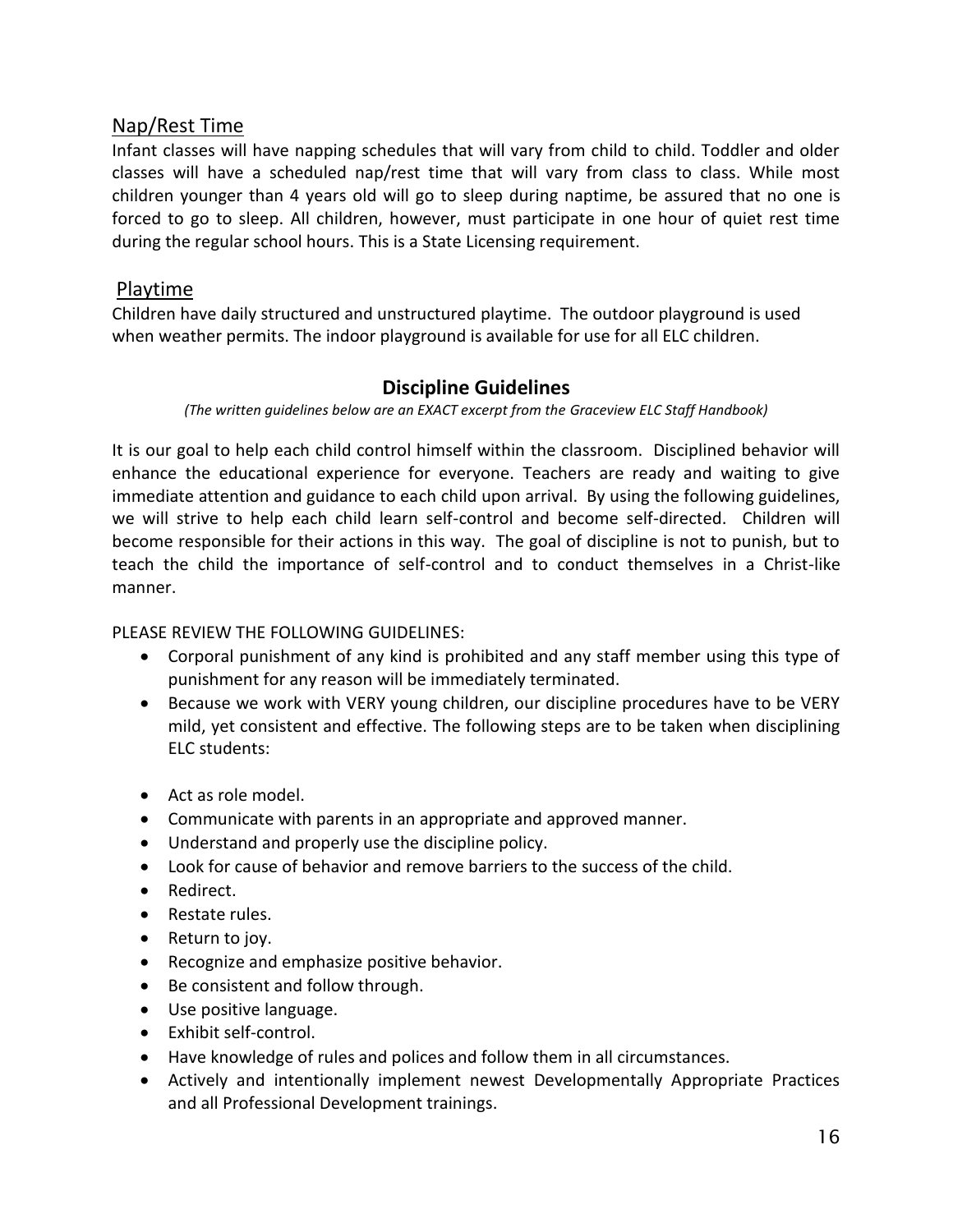- "Whole Group Punishment", when only one child or just a few children have broken the rules, is not permitted.
- Biting, which leaves a mark, or any other type of violent behavior is to be reported immediately to the director. An incident report will be completed and parents will be called. If needed, the teacher may bring the child to the director's office.
- Habitual misbehavior by the child will be communicated to the parents.
- Sarcasm or a demeaning tone of voice are NEVER appropriate forms of communication with children.
- NEVER FORCE a child to participate in any activity.
- Screaming or yelling at the children will not be tolerated.
- Totally out of control children who are a danger to themselves or other children, should be removed from the classroom, brought to the office and gently, but firmly, held. If they do not regain control within a short while, the director will notify the parents.

#### When to Discuss a Child's Expulsion from Graceview ELC

Although every effort will be made to avoid expulsion, we reserve the right to dismiss any child who is frequently or habitually:

- disruptive to the learning process
- destructive of the church's, the school's, another child's or staff's property
- causing deliberate bodily injury to him/herself or another person
- using abusive language
- disrespectful to teacher or any staff member
- referred to the director repeatedly without obvious positive results

Each teacher will be strongly encouraged to communicate with you about any misbehavior. A good communication system between teachers, parents and children can, many times, be the solution to most problems.

#### Biting

Biting is "an unfortunate age appropriate behavior." We do not condone biting and work diligently to watch for a child becoming frustrated and in need of redirection. We have the right to protect other children and our teachers. A student may be suspended for the next school day that immediately follows the third biting incident within a single Monday through Friday time frame. All bites will be photographed identifying the child's name and date.

Teachers will notify parents of each biting episode by Incident Report Form (if your child is bitten) and by Behavior Report Form (if your child is the one biting). Teacher and parent cooperation, attention and guidance are key to stopping this unfortunate behavior.

#### Tantrums

Parents will be expected to pick up a child having a tantrum lasting over one hour.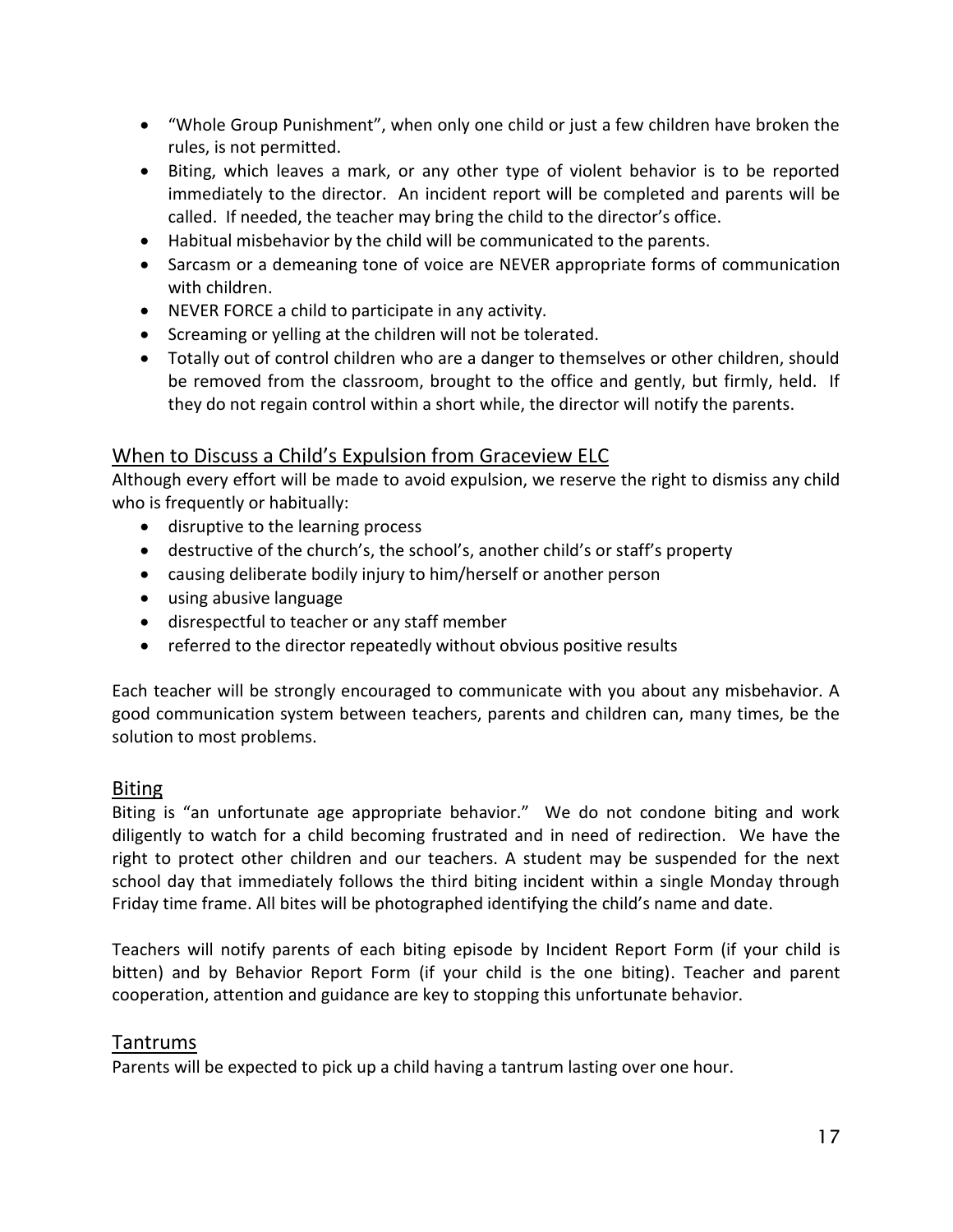On the third occasion of this type of behavior ELC has the right to protect other children and their teachers and will suspend the child from the ELC for three days. If this kind of tantrum behavior shows no improvement ELC has the right to expel said child from attending ELC.

#### Confidentiality

All information concerning behavior, tantrums and biting is confidential. It is inappropriate for parents to ask an employee about the discipline another child earned due to poor choices or behavior. Our employees will abide by the confidentiality agreement in the Employee Handbook. The state guidelines and good business practices require us to protect family information, and we will not confide the name of a child which may have hurt your child. This confidentiality also relates to family situations.

### **Parent-Provided Supplies**

#### Feeding and Diaper Bag Requirements

Elephants, Piglets, and Lady Bug Classes:

 **The State requires children 12 months and under to have a Feeding Schedule provided by parents. \*This form must be updated each month. \***

The following items should be sent each day, in a diaper bag or backpack, and all items labeled with the child's name:

Infants/Toddlers/Two's:

- Several extra changes of clothing including socks, underwear and shoes.
- Lunch with juice, milk, formula, breast milk or water.
- Provide a clean unbreakable bottle for each feeding, labeled with the child's name.
- 2 labeled unbreakable cups w/lid (spill-proof).
- Diapers-at least 6 (for those not potty trained).
- For Ladybugs and older: 1" thick vinyl rest mat (Optional: Use a king size pillow case to cover the mat), or other fabric rest mat (for toddlers and two's).
- For 12 months and older: Small comfort items (pillow, toy) for rest time, if needed.

Three's/Four's/Pre-K

- 2 Extra changes of clothes including socks, underwear and shoes
- 1" thick vinyl rest mat (Optional: Use a king size pillow case to cover the mat), or other fabric rest mat
- Lunch with juice, milk or water (no sodas)

**Do not bring toys from home.** Classroom scheduled "Show and Tell" is the correct time to share these items. Remember that the teacher will have to remove any item that causes distraction in the classroom. Any type of weapon is not allowed in the school for any reason.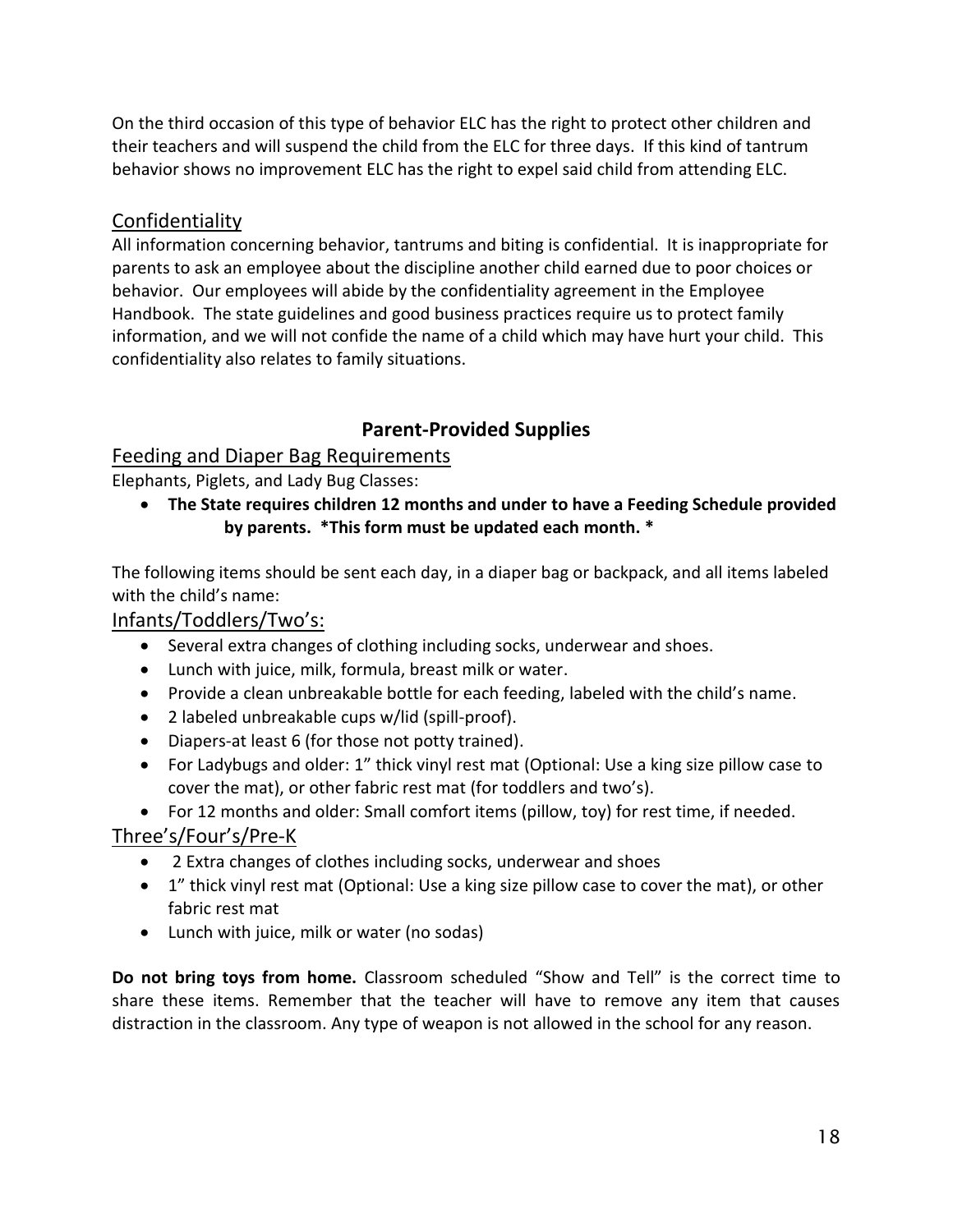#### **Parent – School Communication**

#### Parent to Teacher

Your relationship with your child's teacher is very important. The teachers want to develop a strong relationship with you and your family and communicate with you on a regular basis. Let the teacher know when you have a question about anything or if your child is experiencing changes at home, etc. This is the only way the teacher has of knowing about and then adapting to best meet the needs of your child. Please work to develop that sense of mutual respect and trust with your child's teacher. This relationship is ALWAYS beneficial for the child involved. For extended conversations please set a teacher conference date.

#### Teacher to Parent

Teachers will send home summaries/re-caps inside your child's folder to provide you with insight into your child's school day. Please look inside your child's backpack, especially inside your child's folder, for items brought home from school that day. Please use these daily summaries/recaps to ask your child questions about his/her day.

#### Office Staff to Parents

The ELC office staff is here to serve you and your children. We welcome your phone calls, written messages, scheduled conferences and day-to-day candid conversations.

We want to develop a strong relationship with you and your family. We are never too busy for a friendly "hello" or candid conversation. If you need to speak to one of us in more depth or at length we will be glad to schedule a time for you to come in and discuss your concerns.

If you need to reach us by phone, please call during school hours – 281-357-1121. Our school cell phone number is 346-273-9486. In the case of an EMERGENCY, you may call the church office at 281-351-4979 and one of the secretaries will reach us with your EMERGENCY message.

#### Parent/Teacher Conferences

At any time in the year, a parent can request a conference with a child's teacher. Annual Parent/Teacher Conferences for Pre-K classes will be held between 9 a.m. and 6 p.m. on scheduled days in early Spring, to discuss Kindergarten readiness. Sign-up sheets will be posted.

#### Social Media

Please be aware that this is the written Policy as found in the ELC Employee Handbook, "It is the expectation of Graceview Baptist Church and the ELC that you acknowledge and remember that you are a representative of Christ first, but also the Church and ELC on your social media accounts. The ELC staff is not to begin new "friendships" on social media accounts where they did not previously exist before the child became a student at the ELC." Please respect this Policy by following the above prescribed methods of acceptable communication.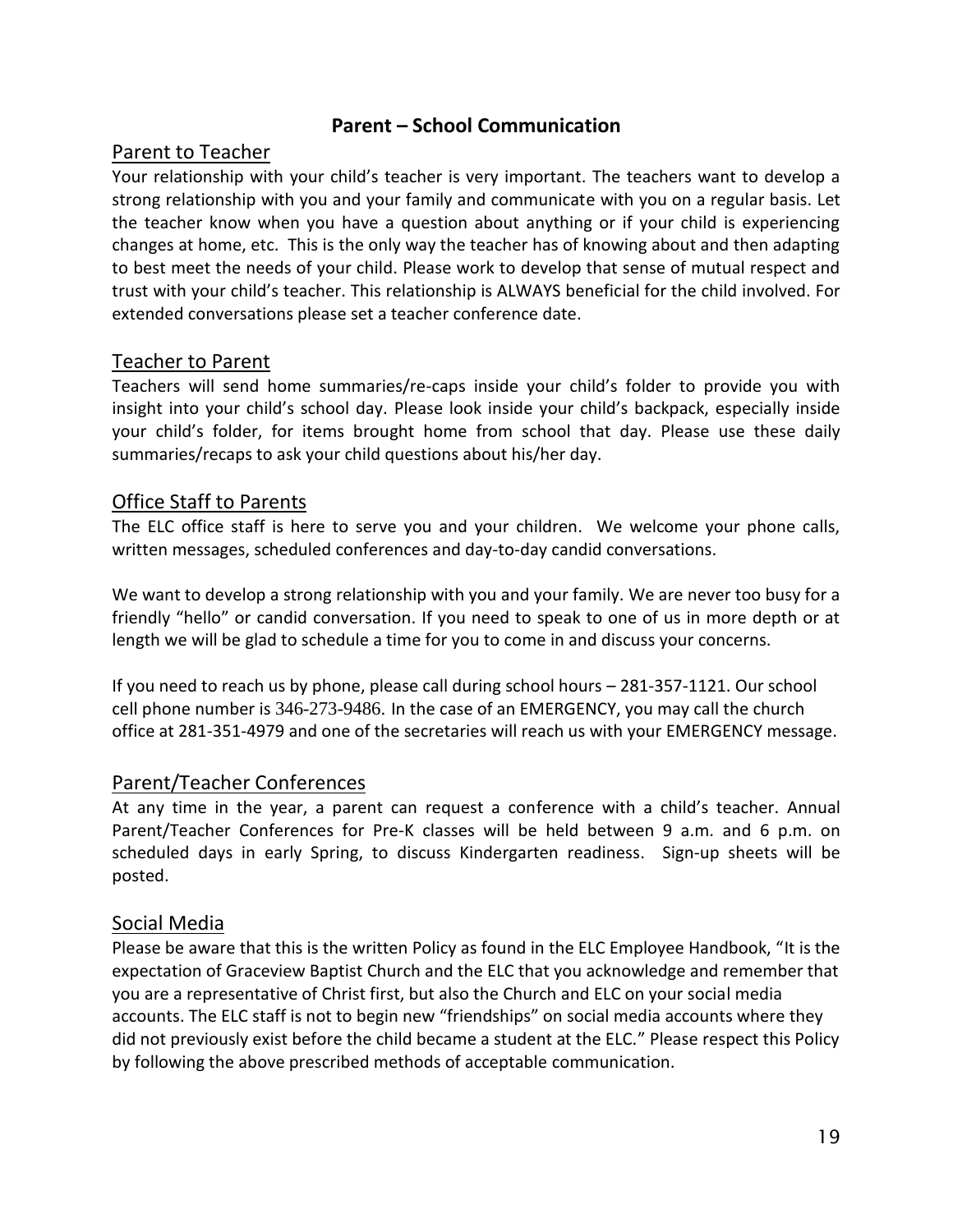#### **Department of Family and Protective Services**

#### Minimum Standards for Child-Care Centers

In order to receive and maintain our State License for operation, the ELC must follow the "Minimum Standards" as outlined by the state. Our center is regularly inspected by the DFPS. A copy of our most recent inspection is published and posted on the Parent Information board located in the lobby of our center. You can also review this information at [www.dfps.state.tx.us](http://www.dfps.state.tx.us/)

#### Child Abuse and Neglect

The state defines "abuse" as an intentional, knowing, or reckless act or omission by an employee, volunteer, or other individual working under the auspices of a facility or program that causes or may cause emotional harm or physical injury to, or the death of, a child served by the facility or program. The state defines "neglect" as a negligent act of omission by an employee, volunteer, or other individual working under the auspices of a facility or program, including failure to comply with an individual treatment plan, that causes or may cause substantial emotional harm or physical injury to, or the death of, a child served by the facility or program.

Parents who suspect or believe that their child has been abused or neglected in child-care should report the possible abuse. Use the toll-free Child Abuse Hotline number (1-800-252- 5400), available 24 hours a day. State law requires you to report suspected child abuse.

In the event that you want or need to contact the child care licensing representative for our area, the contact information is as follows:

| Licensing office:    | 2221 West Loop South       |
|----------------------|----------------------------|
| Phone: 713-940-3009  | P.O. Box 16017             |
| www.dfps.state.tx.us | Department Mail Code: 1826 |
|                      | Houston, Texas 77222       |

#### **Miscellaneous**

#### Fundraising Events

We may participate in several fundraising events throughout the year in order to advance and improve our program. It is our desire to make these events easy and enjoyable for your entire family. Please keep in mind that 100% of funds raised during these events goes towards purchasing items which will enrich and improve the experiences of the children here at Graceview ELC.

#### Field Trips

Pre-K children will participate in field trips each school year. These trips will be announced at least 2 weeks in advance. Travel on these trips is via Graceview Baptist Church buses. All children going on trips must have a current medical release form on file and a signed permission slip. Cost for field trips is always under \$12.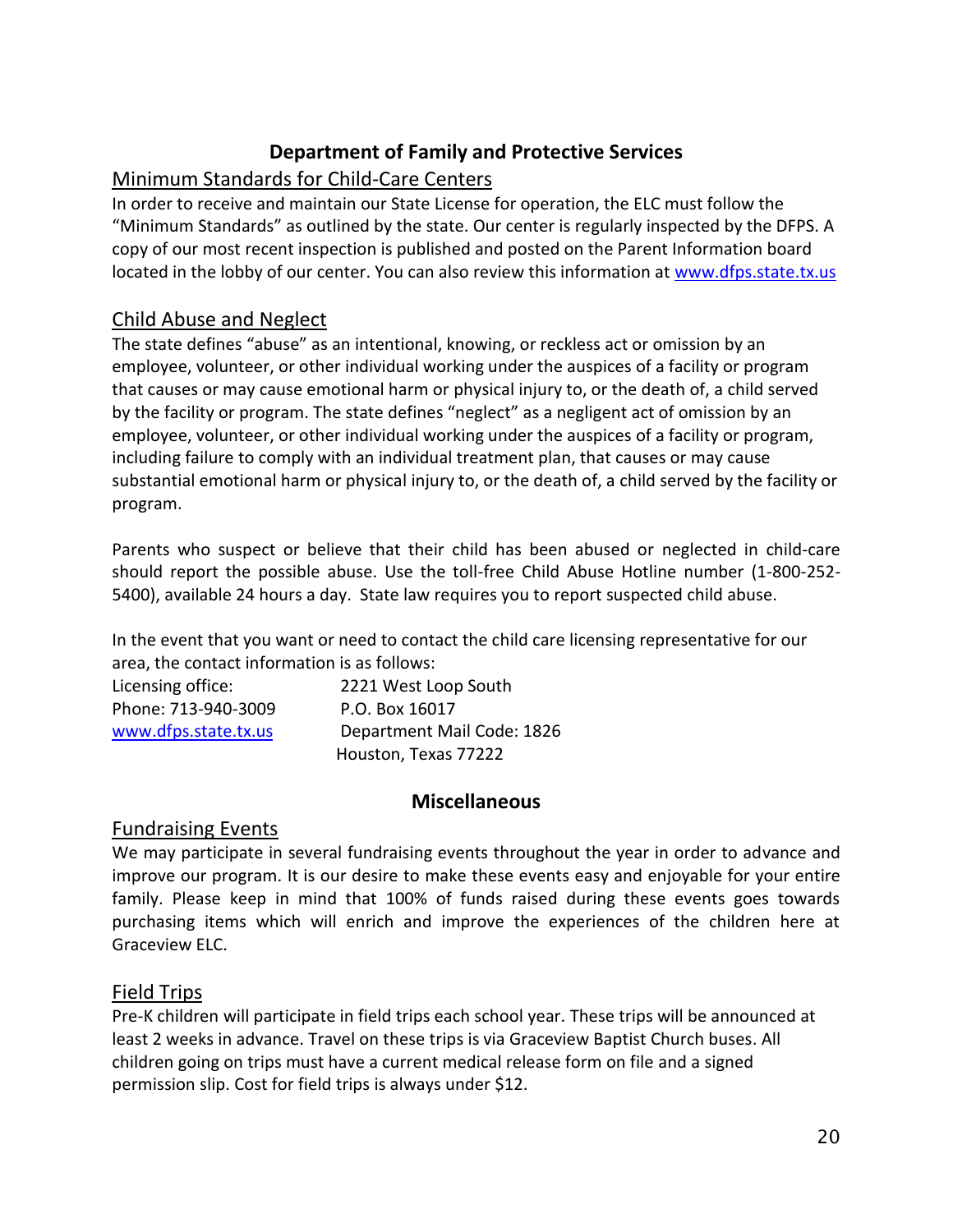Permission forms for field trips will be sent home in your child's folder. A timely response indicating parent's permission, parent chaperone interest and admission fees is much appreciated.

ELC will follow all state licensing requirements.

- When you transport children you must comply with classroom child/caregiver ratio. 3 years=1 caregiver: 6 children 4 years=1 caregiver: 8 children 5 years=1 caregiver: 12 children
- Every child must be buckled in by a seat belt.
- Caregivers need to have communication devices available to them.
- Caregivers with training in CPR and first aid with rescue breathing and choking must be present on the field trip.
- Children not attending a field trip must have parent provided alternative care that day. ELC will not be responsible for providing care.
- Children will wear ELC t-shirt (or similarly colored shirt) on field trips. These may be purchased at the front desk.

#### **Transportation**

We do NOT provide daily transportation for ELC students or staff. The only transportation we provide is for our Pre-K students going on the school specific field trip.

#### Breastfeeding Provisions

Mothers are welcome to breastfeed their baby in our center. You are welcome to use the Nursing Room (in the Piglet's classroom), the Women's restroom or the Breakroom/Kitchen. If alternate accommodations need to be made, please see the ELC Director.

#### Hiring ELC Employees

Parents are not encouraged to hire ELC employees to babysit or care for their children in the mornings, evenings, weekends or when the ELC is closed. This may result in your child being dismissed from the ELC and the employee being terminated.

#### Emergency Preparedness Plan for Graceview Early Learning Center

- 1. Evacuation
	- a. Staff takes children out to the striped handicap area in the main parking lot or to Care Corners Day Care located at 32212 Decker Prairie, Magnolia 77355, 281-356-5825. (see Evacuation Map attached)
	- b. Children will walk quietly to designated area or be driven safely to designated day care.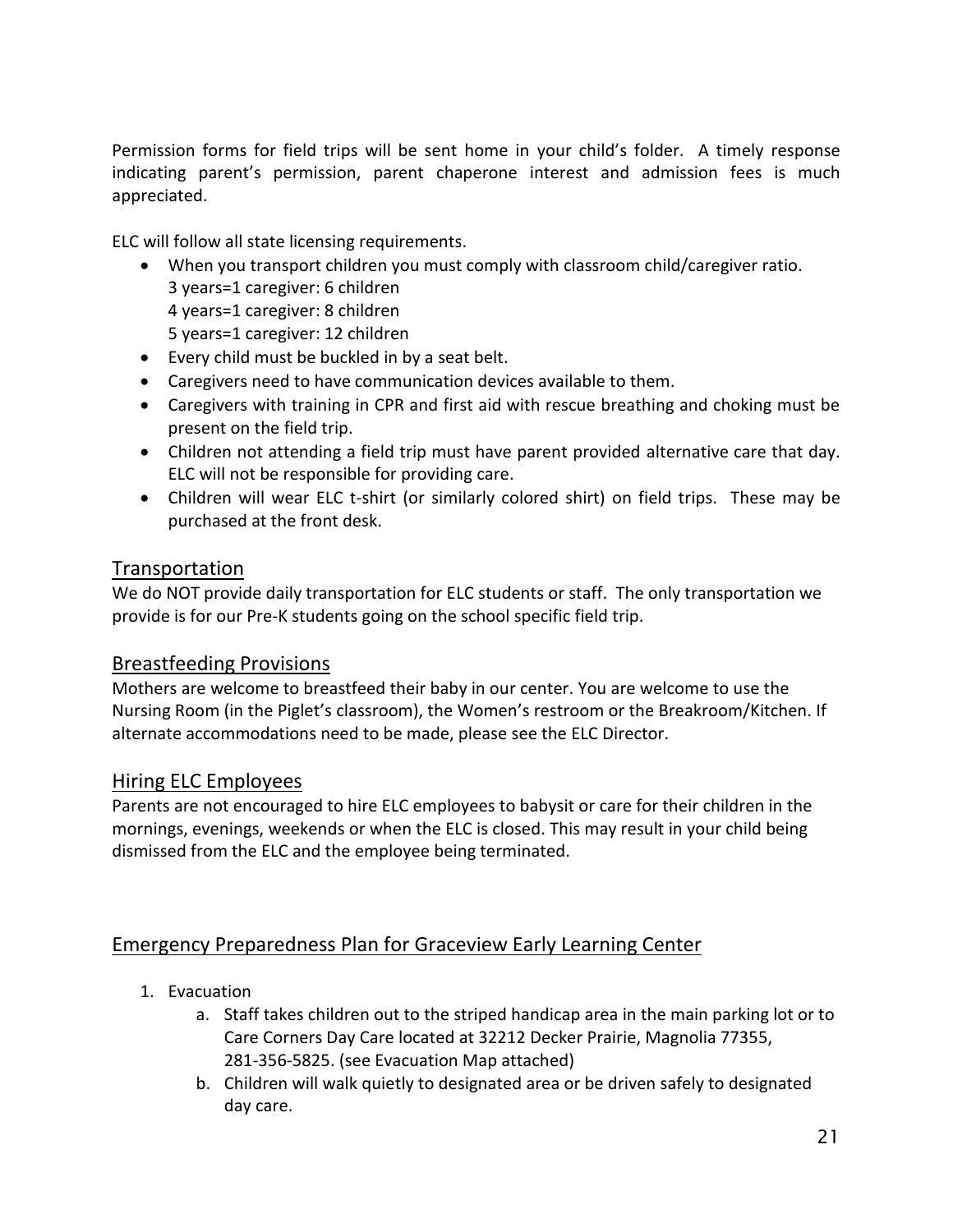- c. For children 24 months and younger we will use evac beds and strollers and byebye buggy. Children with special needs we will use adaptive equipment.
- d. We will take our attendance sheets with us and do our head counts before we leave and when we get to our safe place.
- e. All care-givers will remain responsible for the care of the children in their designated class room, until each child is safely released to their parent/guardian.
- 2. Communication
	- a. 911 and all other numbers will be in the Emergency folder.
	- b. We will call parents with our cell phones (if signal) or a land line if no cell service.
- 3. Each class has a binder with their student's information.
	- a. We have a folder with all the parents' contact information.
	- b. We have in the folder a copy of the Medical Release Form and Authorization for Emergency Medical Care Form.
	- c. We will have our daily attendance sheets.
	- d. All care-givers will remain responsible for the care of the children in their designated class room, until each child is safely released to their parent/guardian.
- 4. Severe Weather
	- a. The Foxes and Superheroes go into the women's restroom. The Monkeys and Explorers go into the men's restroom. The Elephants, Piglets, Ladybugs and Turtles go into the Piglets' sleeping room.
	- b. All students and staff will stay sheltered until the "All Clear" is given by the ELC Director, or the Supervisor in Charge.
	- c. All care-givers will remain responsible for the care of the children in their designated class room, until each child is safely released to their parent/guardian.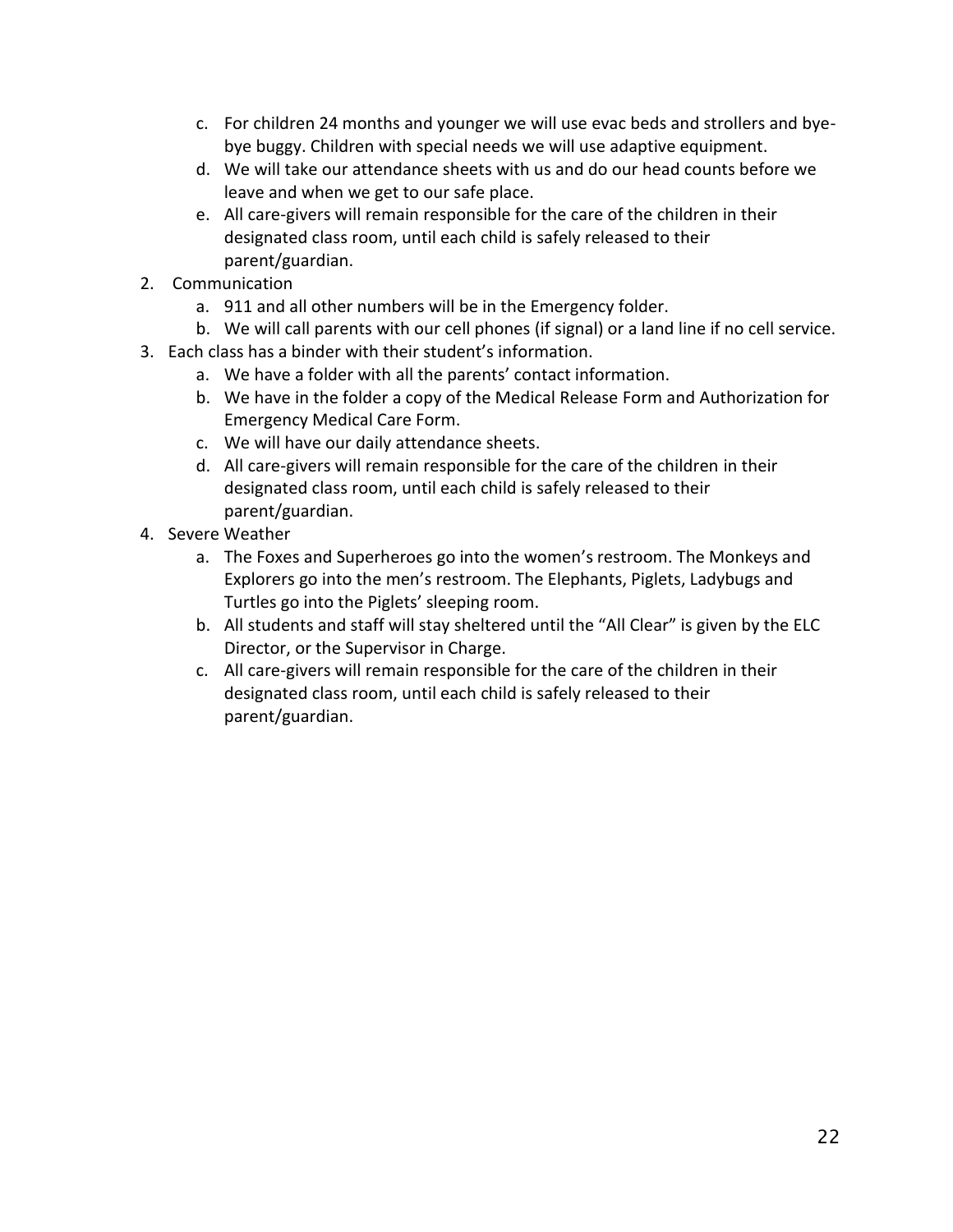#### 25510 Tomball Parkway, Tomball, TX to 32212 Decker Prairie Rd S

ELC Evacuation Route: Emergency Policies and Procedures



#### **School Calendar**

#### 2019-2020 School Calendar

The Graceview ELC calendar provides our dates for the Fall, Spring and Summer, as well as Inclement Weather Make-up Days (if needed). Our calendar reflects our close adherence to the Tomball ISD calendar. (see attached)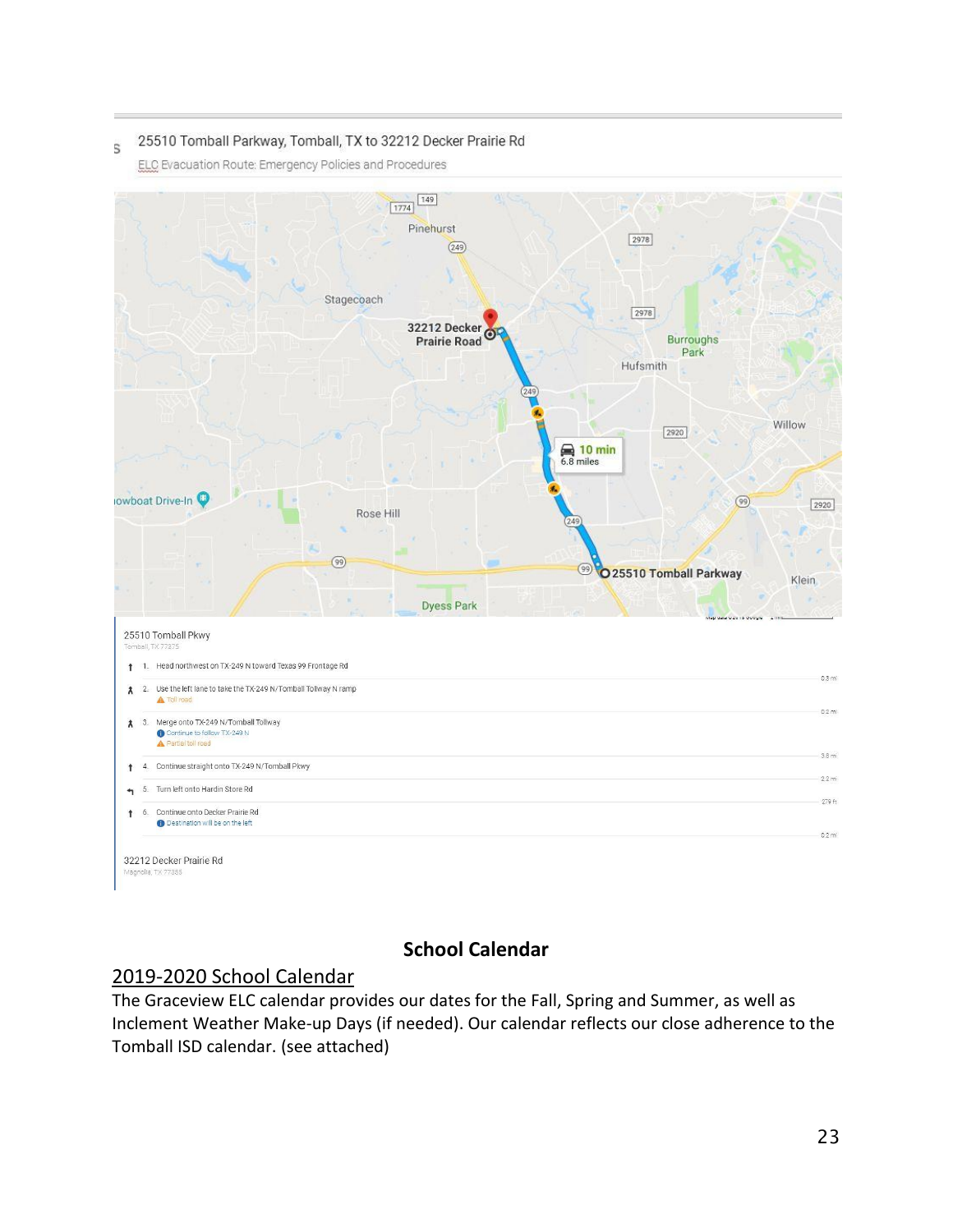### **Graceview Baptist Church**

Thanks for choosing the Early Learning Center at Graceview Baptist Church. Our hope is for you and your family to discover why Graceview is a great place to worship and grow. There are many occasions in which to meet others, share your life, learn and apply Biblical truths, contribute your talents and time to the surrounding community, and more. Graceview is committed to helping you discover how you can move toward fulfillment as a disciple of Christ. We invite you to join us in this adventure of discovering a life that can be made complete in Him!

#### **Our Weekly Schedule:**

| Sunday       |                                                                                                                           |  |
|--------------|---------------------------------------------------------------------------------------------------------------------------|--|
| 9:00 a.m.    | <b>Adult Sunday Morning Bible Study</b><br>JOY (special needs) Sunday School                                              |  |
|              | "The Gospel Project" (K thru 6 <sup>th</sup> grade)                                                                       |  |
| $9:06$ a.m.  | GSM 906 (Jr. High and High School)                                                                                        |  |
| $10:30$ a.m. | Worship Celebration & JOY Bible Study/Worship<br>Kids' Worship (K thru 6th Grade)<br>Preschool Worship (Birth thru Pre-K) |  |
| Tuesday      |                                                                                                                           |  |
| $9:30$ a.m.  | Women's Ministry Bible Study - Fall/Spring Semesters                                                                      |  |
| Wednesday    |                                                                                                                           |  |
| 6:30 p.m.    | Adult Bible Study & Prayer Time<br><b>JOY Fellowship</b>                                                                  |  |
|              | <b>Preschool Child Care</b>                                                                                               |  |
|              | Kid-Midweek (K thru 6th Grade)                                                                                            |  |
|              | "FUEL" (Jr. High & High School)                                                                                           |  |

Information on our JOY Ministry for kids and adults with special needs contact Heather Paddy at [hpaddy@graceview.org](mailto:hpaddy@graceview.org)

Graceview Counseling Center – Joy Sumrall, L.P.C. For info or appointment, contact Joy at 713-306-7061, or at [joysumrall.lpc@gmail.com](mailto:joysumrall.lpc@gmail.com) For detailed information, please check out our website: [www.graceview.org](http://www.graceview.org/)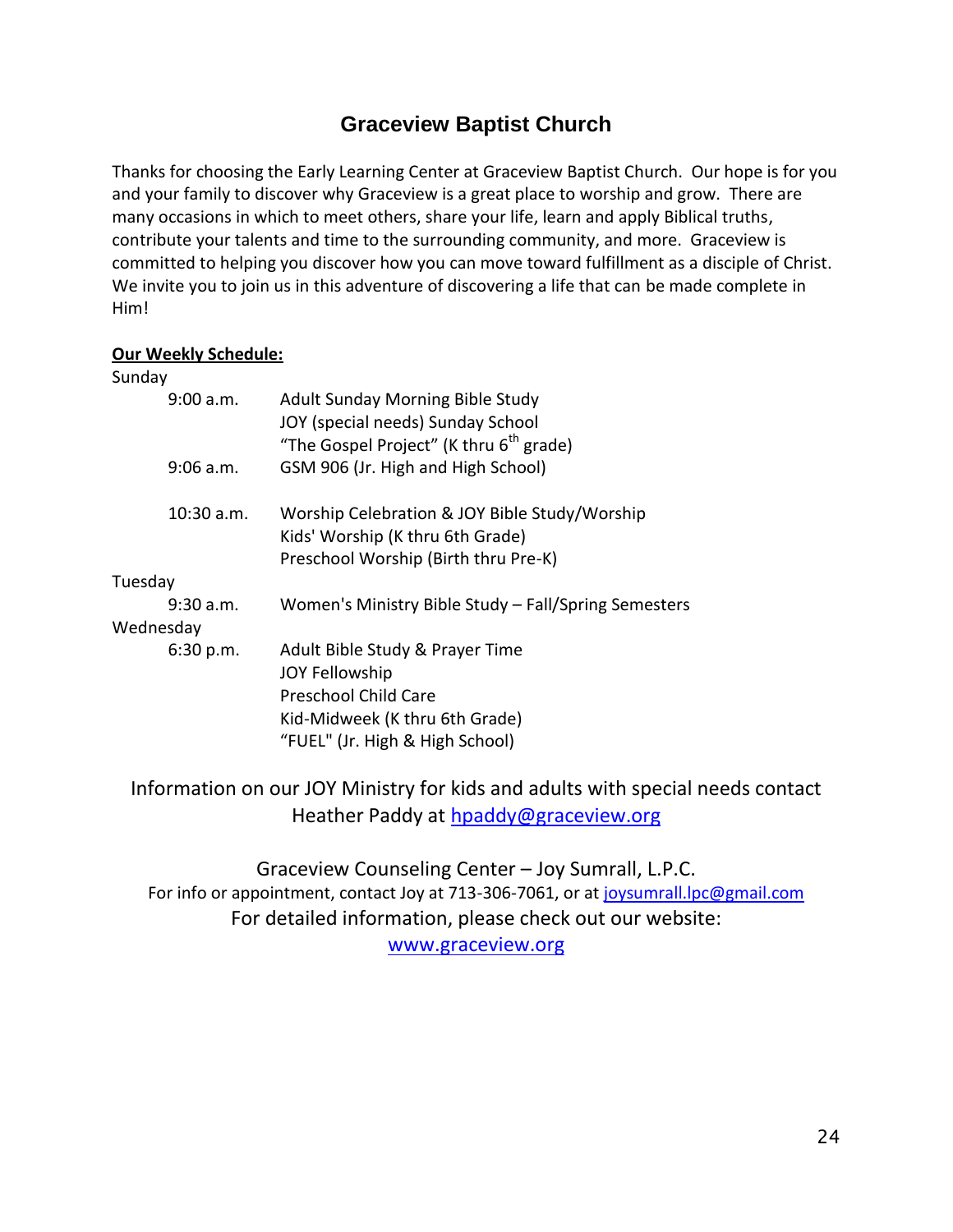### **Graceview Early Learning Center**

#### **Important Contact Information**

| <b>ELC Direct Phone Number:</b> | 281-357-1121 |
|---------------------------------|--------------|
| Graceview Cell Phone Number:    | 346-273-9486 |

Graceview Church Office Number: 281-351-4979 Fax Number: 281-351-7729 ELC Web Site: [www.graceviewelc.org](http://www.graceviewelc.org/) Mailing Address: 25510 Tomball Parkway

Tomball, Texas 77375 Facebook: Graceview Baptist Church's Early Learning Center

ELC Assistant Director: Kristi Norton

ELC Finance Assistant: Beth Hummitsch

ELC Director: Lauren Wood [lwood@graceview.org](mailto:lwood@graceview.org)

[knorton@graceview.org](mailto:knorton@graceview.org)

[elc-finance@graceview.org](mailto:elc-finance@graceview.org)